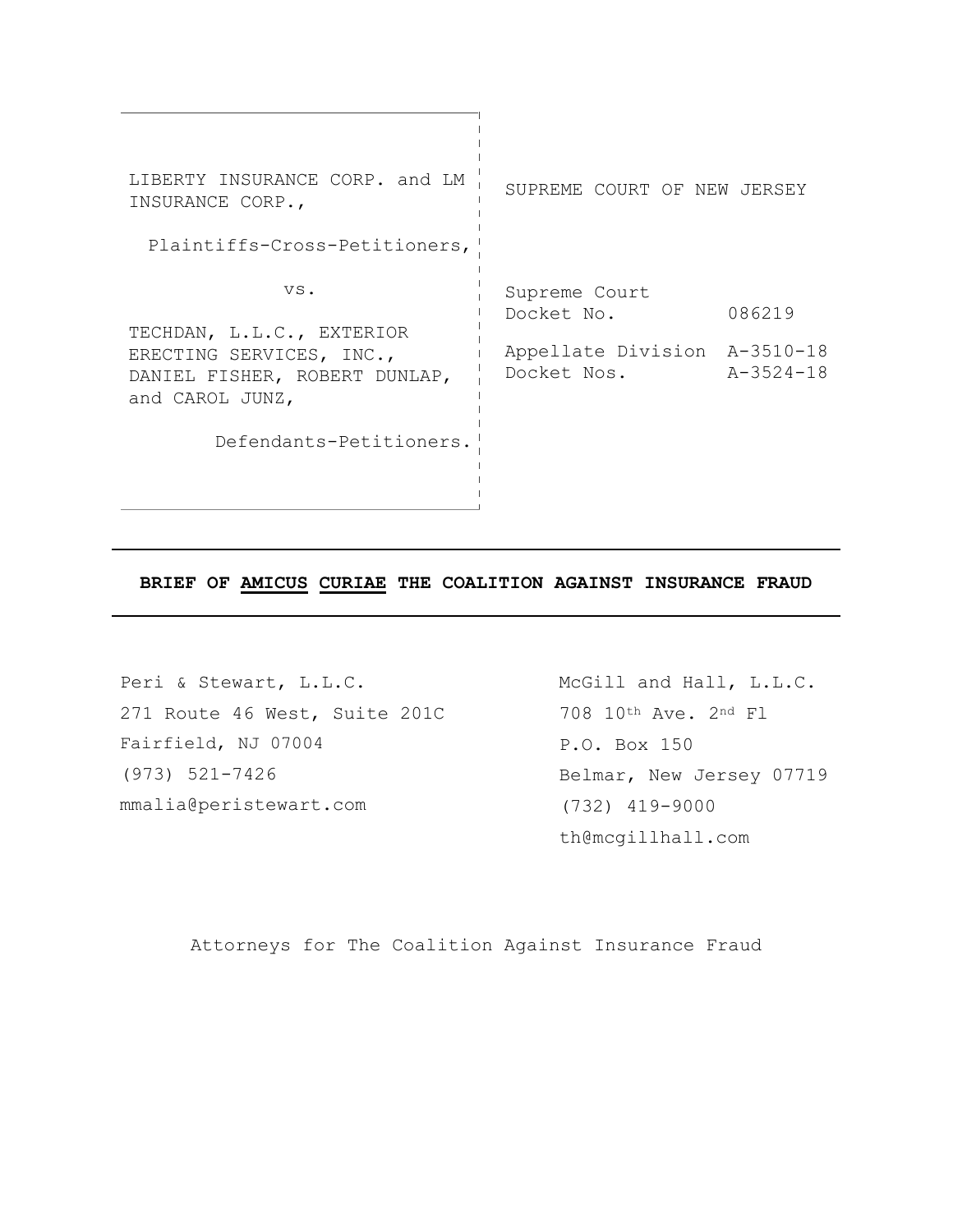On the Michael A. Malia, Esq. (N.J. Bar Id. No. Brief: 019492000)

Thomas Hall, Esq. (N.J. Bar Id. No. 02309-1991)

Dated: November , 2021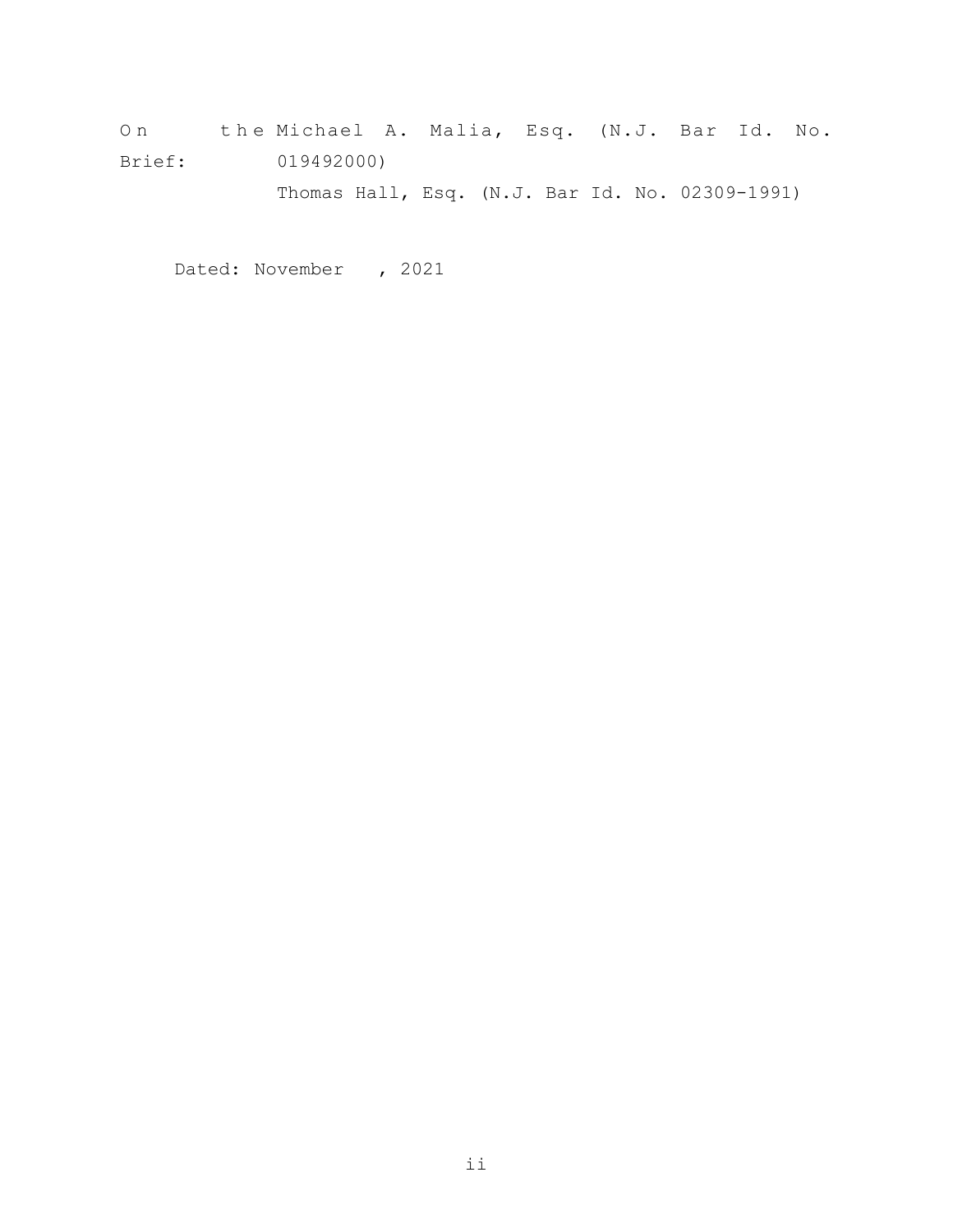# **Table of Contents**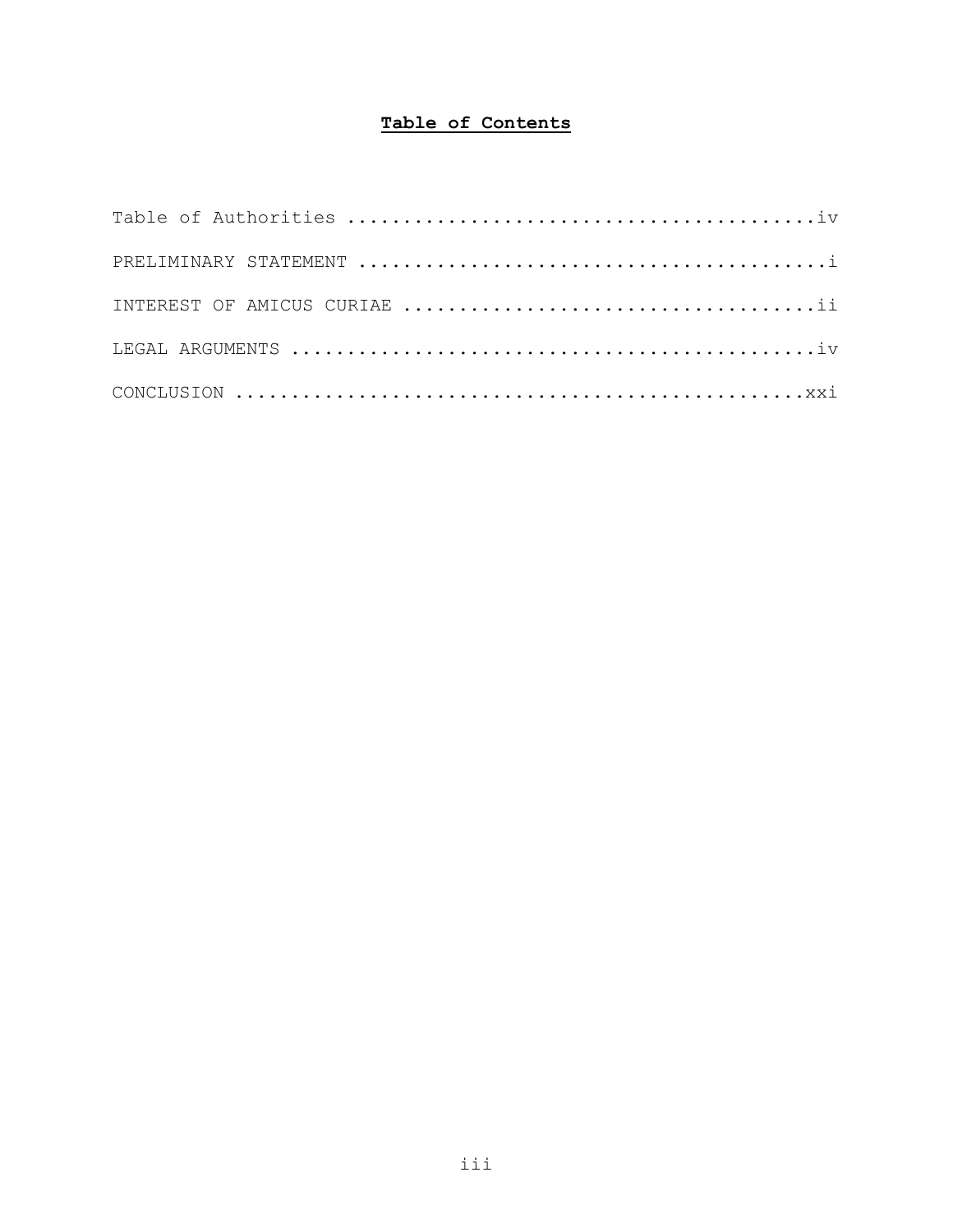# <span id="page-3-0"></span>**Table of Authorities**

## **Cases**

| Allstate New Jersey Ins. Co. v. Cherry Hill Pain and Rehab               |
|--------------------------------------------------------------------------|
| Institute, 389 N.J. Super. 130 (App. Div. 2006)  4                       |
| Allstate v. Lajara, 222 N.J. 129 (2015) 16, 18, 19                       |
| Allstate v. Northfield, 228 N.J. 596 (2017) 18                           |
| Allstate v. Schick, 328 N.J. Super. 611 (Law Div. 1999) 18               |
| Banco Popular v. Gandi, 184 N.J. 161 (2005) 7                            |
| Blazovic v. Andrich, 124 N.J. 90 (1991) 10, 11                           |
| Cogar v. Monmouth Toyota, 331 N.J. Super. 197 (App. Div. 2000)<br>19, 20 |
| Continental Management, Inc. v. United States, 527 F.2d 613              |
| Diprospero v. Penn, 183 N.J. 466 (2005) 4                                |
| Driscoll v. Burlington-Bristol Bridge Co., 8 N.J. 433 (1952)  7          |
| Erny v. Estate of Merola, 171 N.J. 86, 105-6 (2002) 5, 7                 |
| Franklin Medical Assoc. v. Newark Pub. Schools, 362 N.J. Super           |
| Gennari v. Weichert, 148 N.J. 582, 608-09 (2007)  6                      |
| Jaclyn, Inc. v. Edison Bros. Stores, Inc., 170 N.J. Super. 334           |
| Jewish Ctr. of Sussex v. Whale, 86 N.J. 619 (1981) 17                    |
| Judson v. Peoples Bank & Trust Co., 17 N.J. 67 (1954) 12                 |
| Lee's Hawaiian Islanders, Inc. v. Safety First Prods., Inc., 195         |
| N.J. Super. 493 (App. Div. 1984) 15, 16                                  |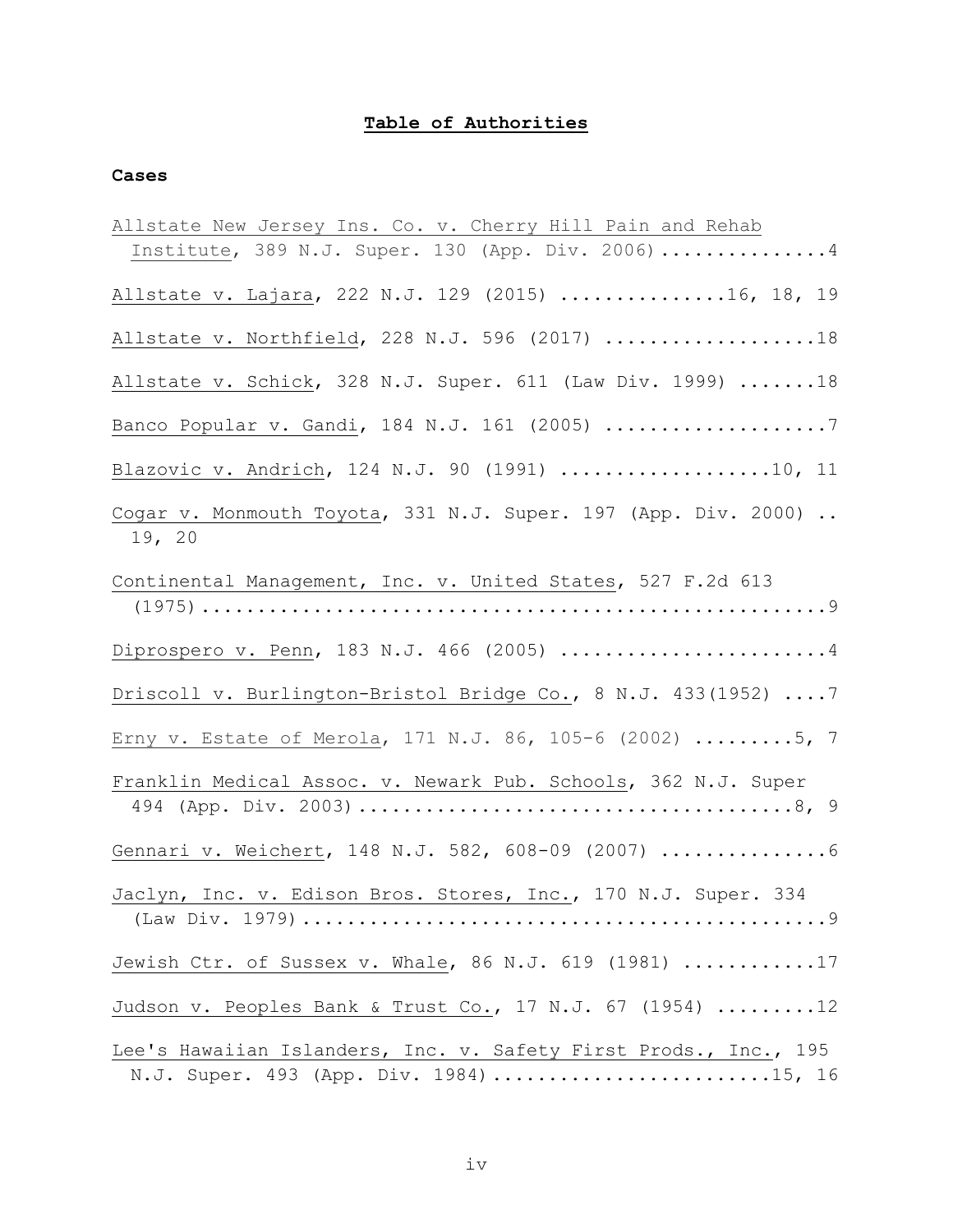| Liberty Mut. Ins. Co. v. Land, 186 N.J. 163 (2006)  4, 6, 12                                        |
|-----------------------------------------------------------------------------------------------------|
| Liberty Mut. Ins. Co. v. Land, 2009 N.J. Super. Unpub. LEXIS 955<br>19                              |
| Merin v. Maglaki, 126 N.J. 430 (1992) 2                                                             |
| Morgan v. Union County, 268 N.J. Super. 337 (App. Div. 1993),<br>cert. den'd 135 N.J. 468 (1994) 12 |
| Podias v. Maires, 394 N.J. Super. 338 (App. Div.), cert. den'd,                                     |
| Reichert v. Vegholm, 366 N.J. Super 209 (App. Div. 2004)  14                                        |
| Schettino v. Roizman Development Inc., 158 N.J. 476 (1999)  18                                      |
| State v. Goodwin, 224 N.J. 102, 114 (2016) 19                                                       |
| State v. Roldan, 314 N.J. Super. 173, 182-83 (App.Div. 1998) 10                                     |
| State v. Sailor, 355 N.J. Super. 315 (App. Div. 2001)  4                                            |
| Tarr v. Ciasulli, 181 N.J. 70 (2004) 7                                                              |
| Varano, Damian & Finkel, L.L.C. v. Allstate Ins. Co., 366 N.J.                                      |

# **Statutes**

## **Rules**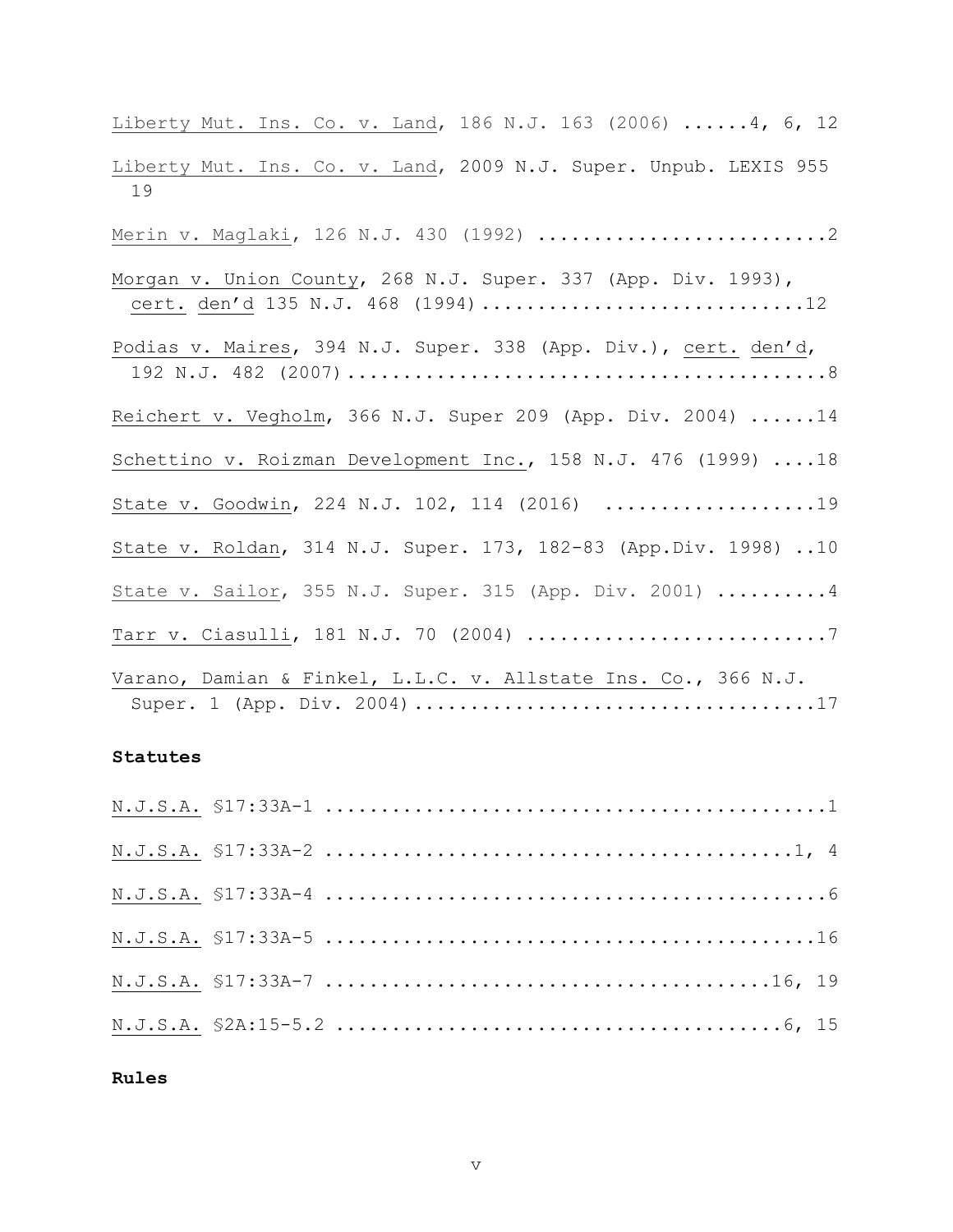R. 2:12-4 1 ......................................................

# **Other Authorities**

| Model Jury Charges (Civil), 7.31 17                                                                                         |
|-----------------------------------------------------------------------------------------------------------------------------|
| Model Jury Charges (Civil), 7.32 17                                                                                         |
| National Conference of Commissioners on Uniform State Laws,<br>Uniform Apportionment of Tort Responsibility Act (2003)9, 14 |
| Restatement of Torts 2d, §875 (1979) 14                                                                                     |
| Restatement of Torts 2d, §876 (1979) 7, 8, 9                                                                                |
| Restatement of Torts 3d, \$10 (2000) 19                                                                                     |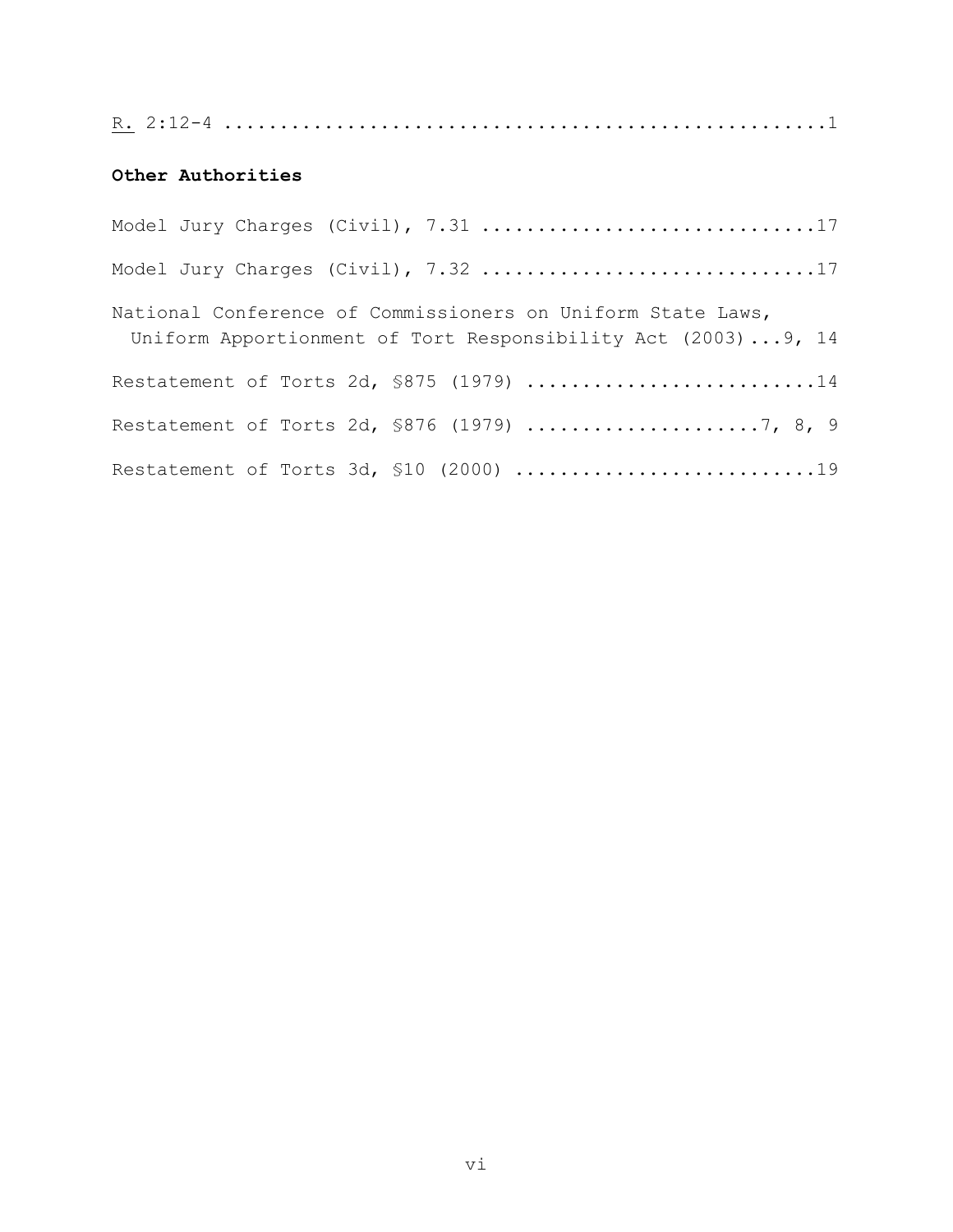#### <span id="page-6-0"></span>**PRELIMINARY STATEMENT**

The Coalition Against Insurance Fraud ("Coalition") respectfully submits this brief as amicus curiae in support of the cross-petition for certification of Plaintiffs Liberty Insurance Corp. and LM Insurance Group ("Liberty").

The Appellate Division vacated a multi-million dollar judgment in Liberty's favor arising out of a jury verdict finding the Defendants liable for, *inter alia*, violating the New Jersey Insurance Fraud Prevention Act, N.J.S.A. §17:33A-1, et. seq. ("IFPA"), common law fraud, workers' compensation fraud, conspiracy and aiding and abetting. The Appellate Division found the verdict flawed because the jury was not instructed to apportion fault under the Comparative Negligence Act ("CNA"). Amicus curiae Coalition raises a question of first impression: whether CNA apportionment or joint and several liability should apply to IFPA damages.

The question presented is both one of general public importance that has not been, but should be, settled by this Court and is in the interests of justice, since the decision below contradicts explicit legislative intent to: eliminate the occurrence of insurance fraud, require the restitution of fraudulently obtained insurance benefits and reduce insurance premiums. See R. 2:12-4 and N.J.S.A. §17:33A-2.

i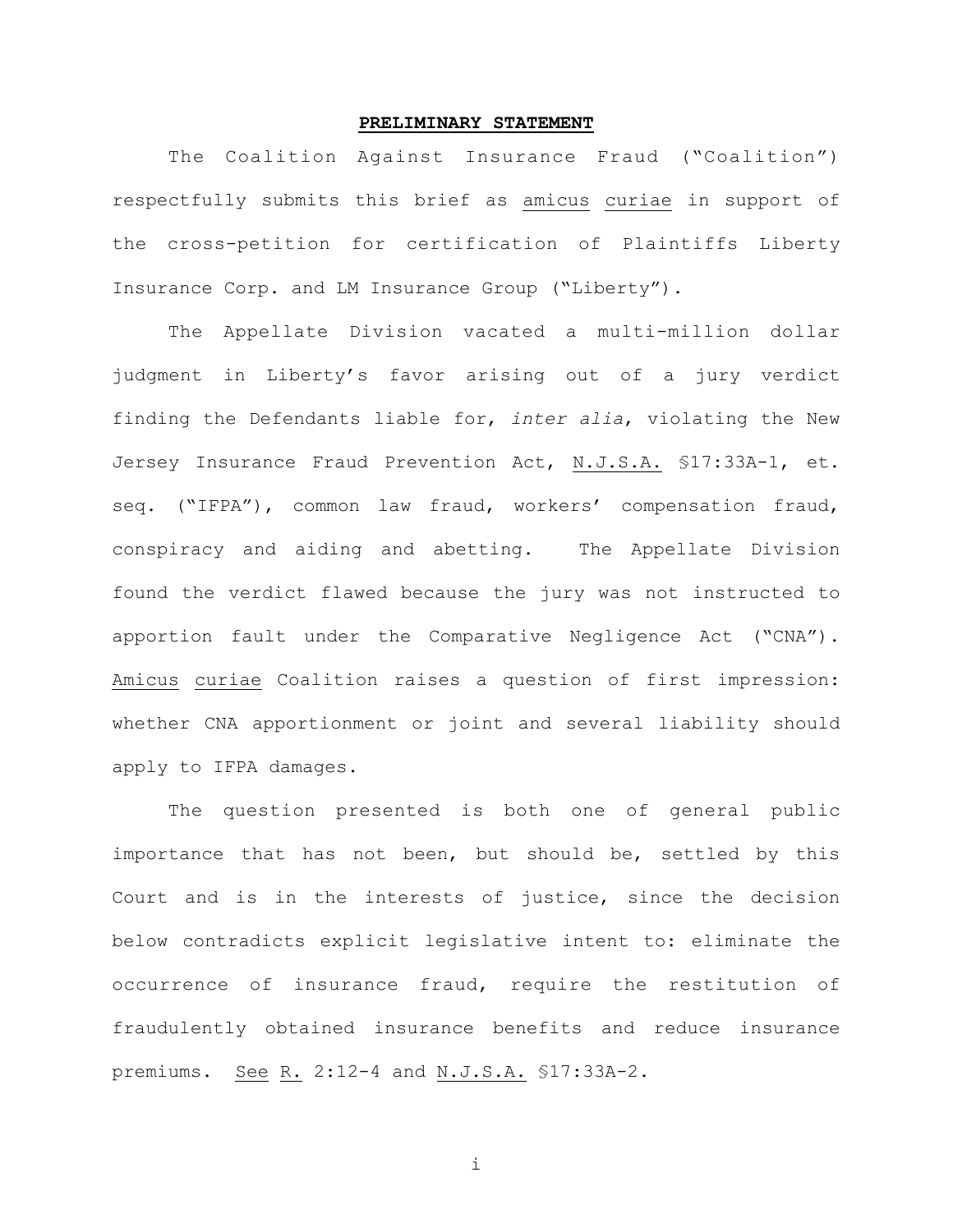While it was undisputed that Liberty shared no fault, and no party raised CNA apportionment until after judgment was entered, the Appellate Division still found the trial court erred by not apportioning all parties' responsibility under the CNA. Requiring CNA apportionment is inconsistent with: the IFPA's plain language; Legislative intent; and common law imposition of joint and several liability for damages caused by concerted action. CNA apportionment would also hamper fraud fighting efforts and reduce the likelihood of full restitution to fraud victims, causing increased insurance costs.

### <span id="page-7-0"></span>**INTEREST OF AMICUS CURIAE**

This Court has repeatedly recognized that insurance fraud is a "problem of massive proportions" resulting in "substantial and unnecessary costs to the general public in the form of increased rates." Merin v. Maglaki, 126 N.J. 430, 436 (1992). According to the FBI, the total cost of insurance fraud (nonhealth insurance) is estimated to be more than \$40 billion per year[.1](#page-7-1) The New Jersey Office of the Insurance Fraud Prosecutor estimates that insurance fraud costs each New Jersey family over \$1300.00 every year[.2](#page-7-2) 

<span id="page-7-4"></span><span id="page-7-3"></span><span id="page-7-1"></span>[<sup>1</sup>](#page-7-3) https://www.fbi.gov/stats-services/publications/insurance-fraud

<span id="page-7-2"></span>[<sup>2</sup>](#page-7-4) https://www.youtube.com/watch?v=zlpRfryV39c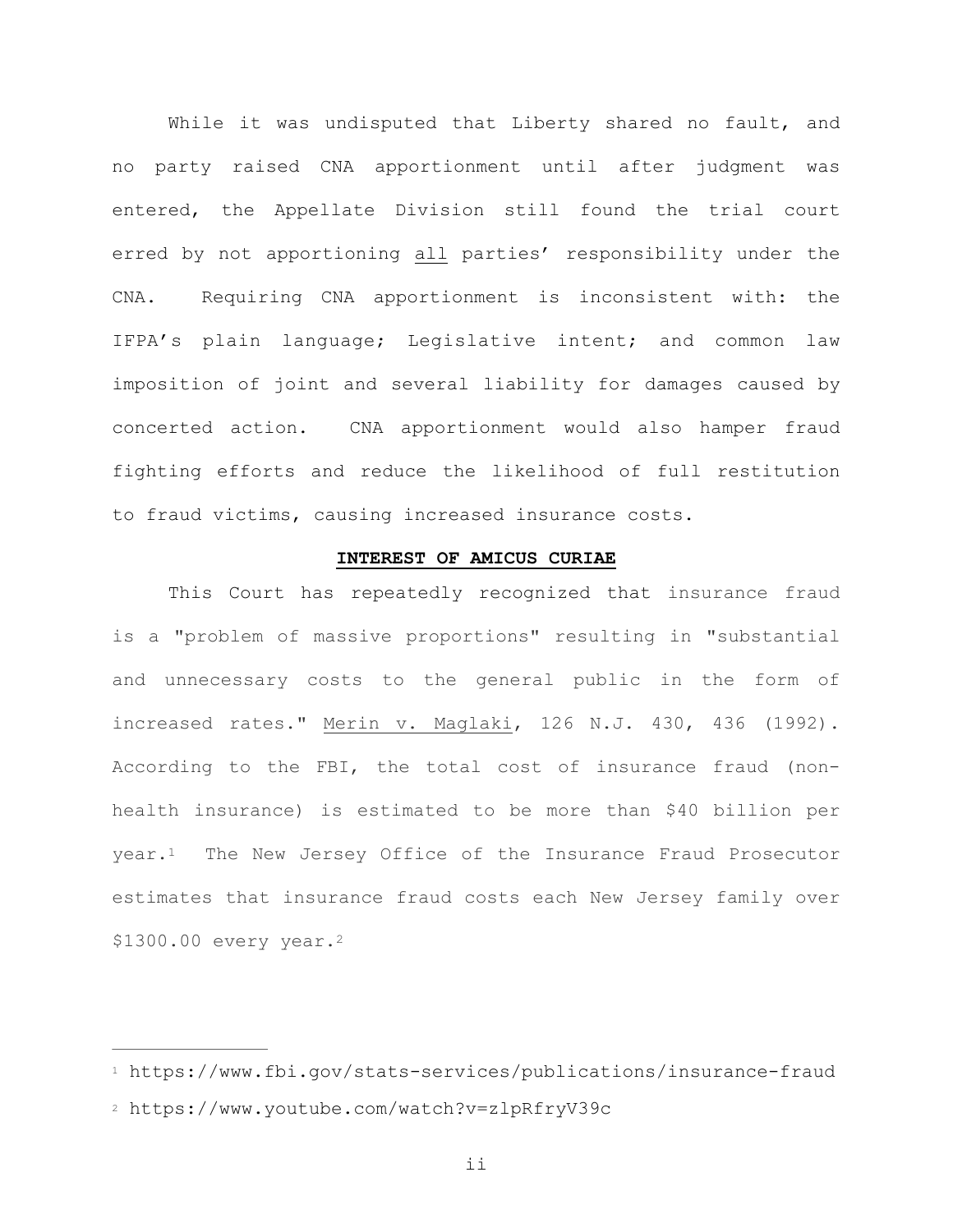Amicus curiae Coalition is the nation's only alliance uniting all groups against insurance fraud. Formed in 1993, the Coalition comprises 244 member organizations consisting of consumer advocates, insurers, regulators, legislators, state and local law enforcement officials, and other interested parties. The Coalition's goals are to: (1) combat all forms of insurance fraud, (2) reduce costs for consumers, and (3) promote fairness and integrity in the insurance system. To this end, the Coalition has played an active role in advocating for laws, regulations, and policies that help detect, prevent, deter, and prosecute insurance fraud.

The question before this Court invokes the Coalition's core interests of combatting insurance fraud, reducing costs for consumers, and promoting integrity in the insurance system. Because the Appellate Division's erroneous application of the CNA would substantially impede restitution and damages under the IFPA, thereby gutting a powerful tool for combatting all forms of insurance fraud, the Coalition's interests in the outcome of this case are substantial. Any limitation on the ability to seek and obtain insurance fraud restitution would have a chilling effect, inevitably passed on to consumers and policyholders, who would see an increase in premiums, undermining one of the IFPA's primary goals.

iii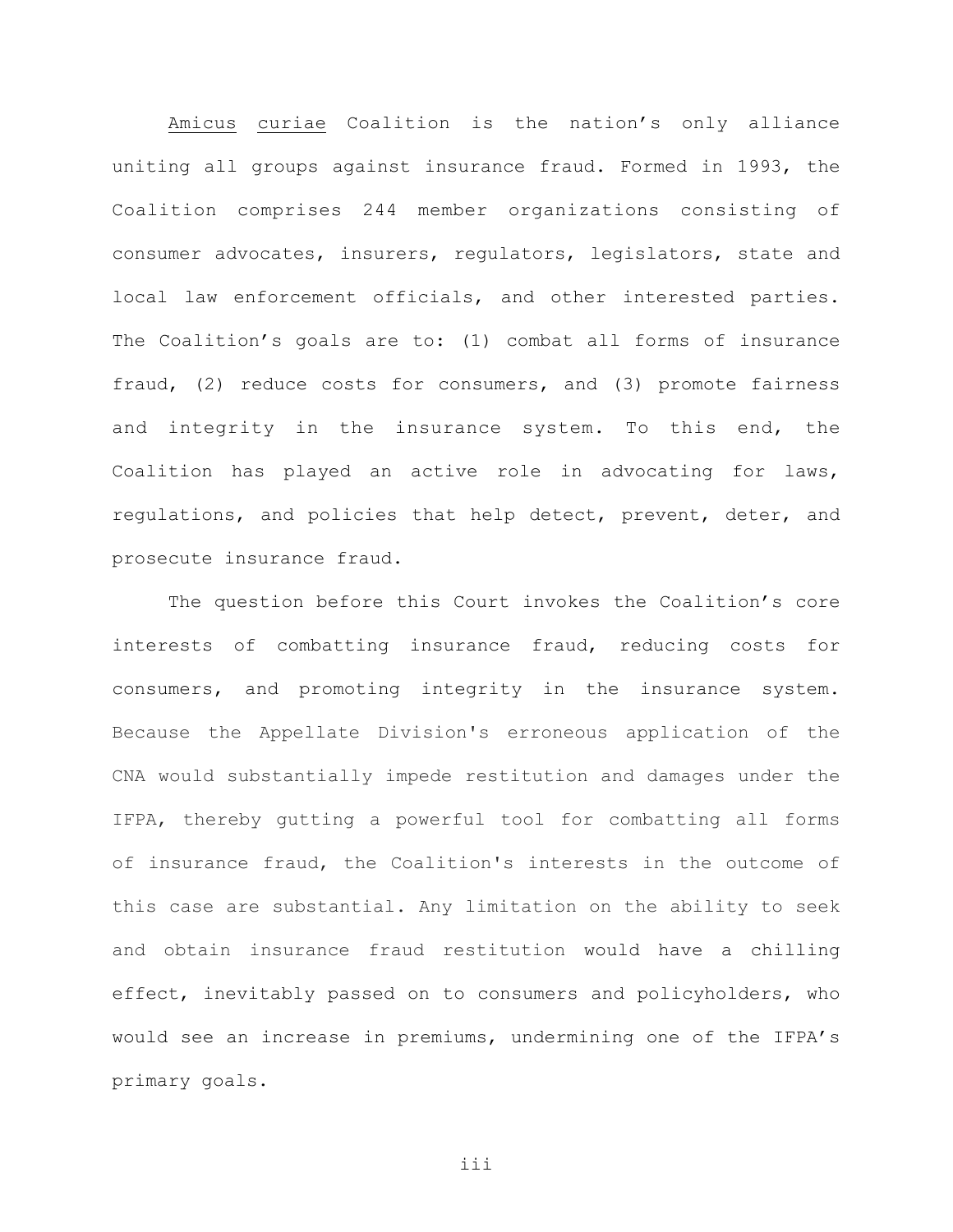For these reasons, amicus curiae Coalition respectfully requests that the Court grant Plaintiff-Cross-Petitioner's Petition for Certification and reverse the Appellate Division's decision erroneously founded upon the Comparative Negligence Act.

### <span id="page-9-2"></span><span id="page-9-0"></span>**LEGAL ARGUMENTS**

## **POINT I: THE APPELLATE DIVISION ERRED BY REQUIRING CNA APPORTIONMENT, RATHER THAN APPLYING JOINT AND SEVERAL LIABILITY, TO DAMAGES UNDER THE IFPA.**

**A. Imposing Joint and Several Liability to IFPA Damages is Consistent with Legislative Intent of the IFPA and CNA.** 

Joint and several liability fulfills the IFPA's purpos[e3](#page-9-1) expressed in N.J.S.A. §17:33A-2:

The purpose of this act is to confront aggressively the problem of insurance fraud in New Jersey by facilitating the detection of insurance fraud, eliminating the occurrence of such fraud through the development of fraud prevention programs, requiring the restitution of fraudulently obtained insurance benefits, and reducing the amount of premium dollars used to pay fraudulent claims.

This Court has held that "we must construe the [IFPA]'s provisions liberally to accomplish the Legislature's broad remedial goals." Liberty Mut. Ins. Co. v. Land, 186 N.J. 163, 173-174 (2006). New Jersey courts have recognized the public policy and purpose behind enacting the IFPA to combat fraud.

iv

<span id="page-9-1"></span>[<sup>3</sup>](#page-9-2) "The Legislature's intent is the paramount goal when interpreting a statute and, generally, the best indicator of that intent is the statutory language." Diprospero v. Penn, 183 N.J. 466, 492 (2005)(citation omitted).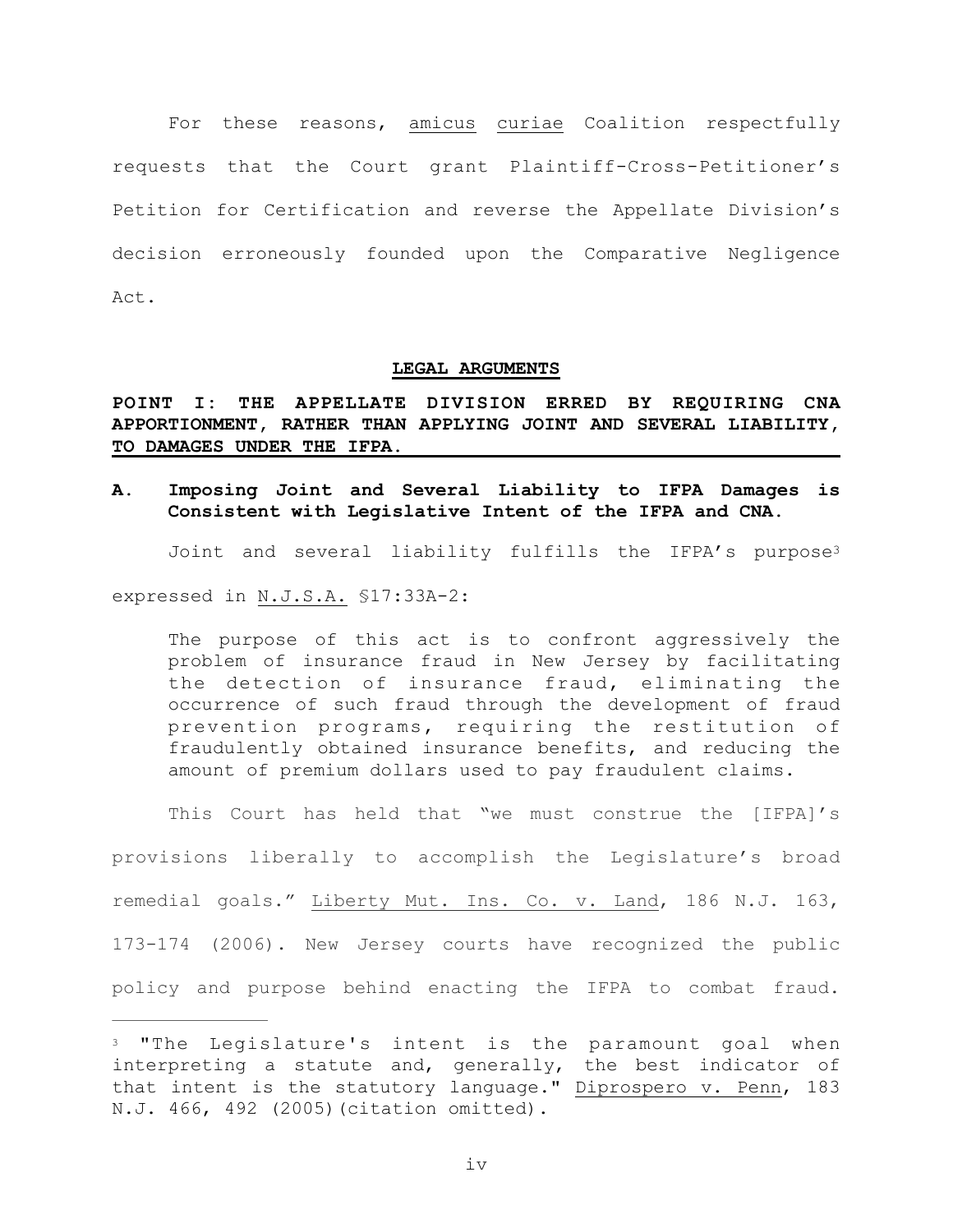See Allstate New Jersey Ins. Co. v. Cherry Hill Pain and Rehab Institute, 389 N.J. Super. 130, 141 (App. Div. 2006)("[f]irst and foremost, we note '[t]hat there is a strong public policy in this State to root out insurance fraud'"). In pursuit of that goal, the "IFPA interdicts a broad range of fraudulent conduct." Land, 186 N.J. at 172; see also, State v. Sailor, 355 N.J. Super. 315, 319 (App. Div. 2001)("the IFPA is a comprehensive statute designed to help remedy high insurance premiums"). Accordingly, applying joint and several liability is consistent with the Legislature's intent when enacting the IFPA.

By contrast, imposing CNA apportionment is inconsistent with legislative intent underlying the CNA's 1995 Amendments. According to the Amendment's Sponsor statement, the Legislature limited joint tortfeasors' liability to address concerns about both the rising cost of insurance and increasing litigation: "[t]his Bill is intended to reduce the cost of general liability insurance for everyone by eliminating the so called 'deep pocket' sought by many defense (sic) attorneys when they file lawsuits with multiple defendants…" Erny v. Estate of Merola, 171 N.J. 86, 105-6 (2002). When comparing joint and several liability with CNA apportionment, this Court found that joint and several liability benefits victims and makes it much more likely that a plaintiff will recover fully. Id.

v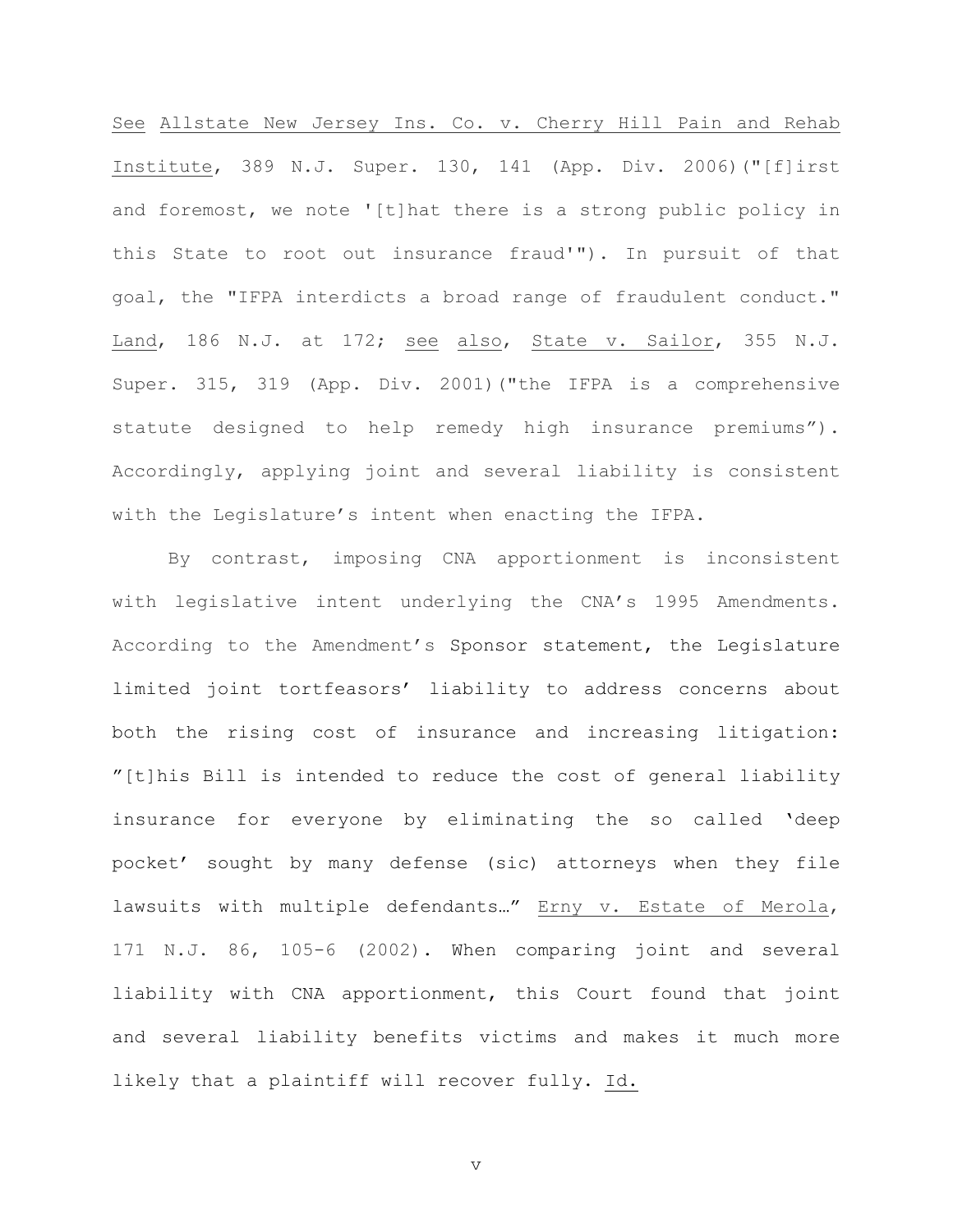Therefore, imposing joint and several liability rather than CNA apportionment to IFPA damages is consistent with both the IFPA and CNA's legislative intent to reduce premiums. Additionally, the IFPA's plain language is consistent with case law imposing joint and several liability for concerted activity.

## **B. The IFPA's Plain Language Imposing Liability for Concerted Acts of Assisting, Conspiring or Urging is Consistent with Applying Joint and Several Liability for Damages.**

Relying upon this Court's application of the CNA to the Consumer Fraud Act (*"*CFA") in Gennari v. Weichert, 148 N.J. 582, 608-09 (2007) and its observation that "the closest statutory analogue to IFPA in New Jersey is the [CFA]" in Land, 186 N.J. at 176, the Appellate Division reversed, holding that:

Thus, the trial judge should have applied the CNA, and required the jury to determine "the extent, in the form of percentage, of each party's negligence or fault." N.J.S.A. §2A:15-5.2(a)(2). The claims at issue included fraud, breach of contract, and conspiracy. The determination of fault under the CNA encompasses those intentional torts. A021[.4](#page-11-0)

<span id="page-11-1"></span>The Appellate Division erred because in holding that the CNA applied to intentional conduct, including the Defendants' IFPA violations, it overlooked settled law that concerted acts causing harm to another result in joint and several liability for damages.

<span id="page-11-0"></span>[<sup>4</sup>](#page-11-1) "A0" refers to Liberty's Appendix.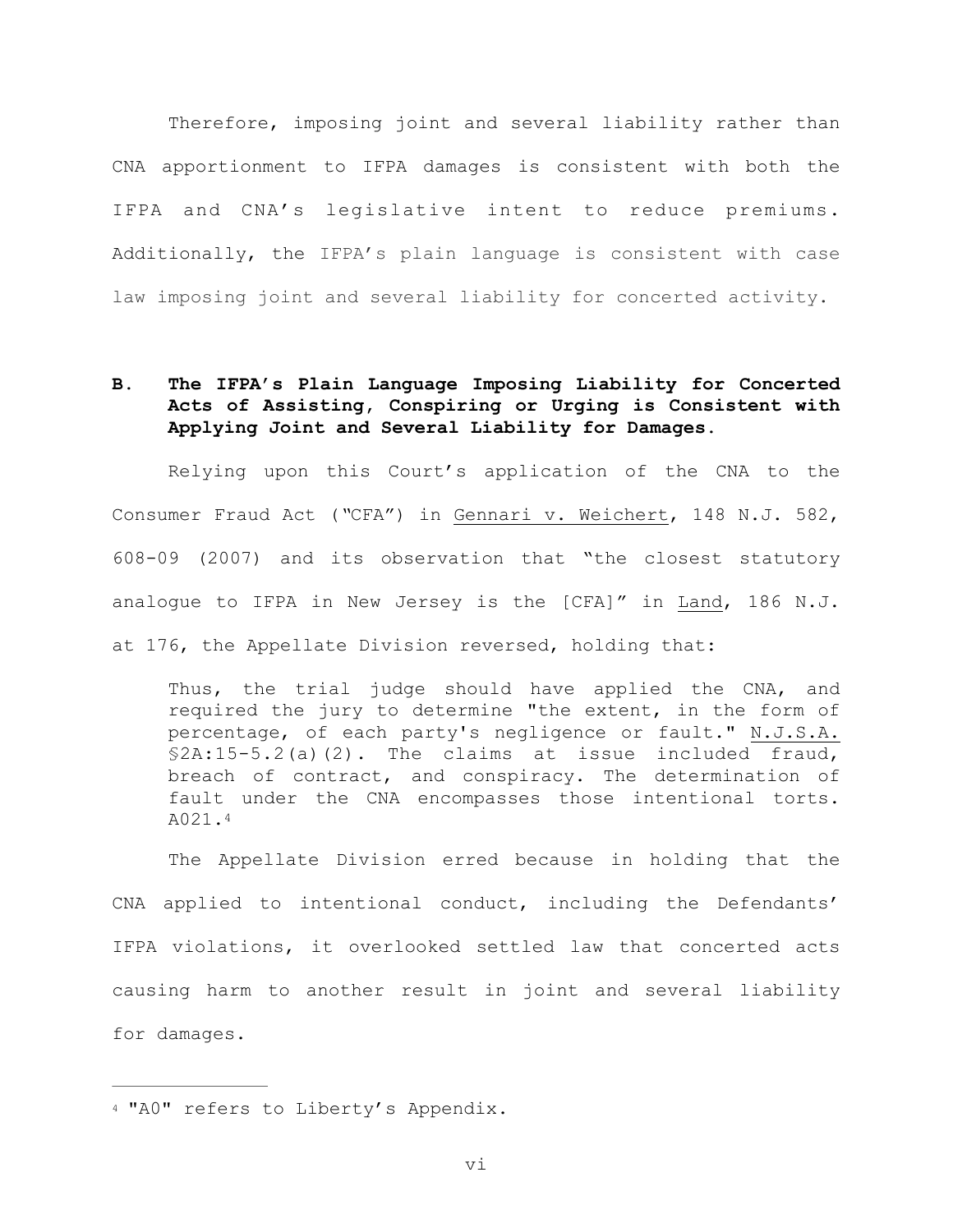The IFPA specifically imposes civil liability for three forms of concerted action: "[a] person or practitioner violates this act if he knowingly assists, conspires with, or urges any person or practitioner to violate any of the provisions of this act." N.J.S.A. §17:33A-4(b)[.5](#page-12-0) New Jersey Courts have consistently held that these three forms of concerted activity result in joint and several liability for the plaintiffs' damages.

This Court has recognized that plaintiffs may recover damages jointly and severally under certain circumstances:

<span id="page-12-1"></span>New Jersey identifies comparative negligence as a liability doctrine [rather than a damages doctrine]. […] On the other hand, joint and several liability has been regarded generally as a damages provision. [Prosser and Keeton on Torts], §67 at 475-77. The law of joint and several liability addresses plaintiff's recovery of damages, and allows plaintiff under certain circumstances to recover the entire amount of damages from any one of several defendants, subject to that defendant's right to seek contribution. Id. §67 at 475 ("Most jurisdictions which have adopted comparative negligence have retained the common law rule of joint and several liability, by which a plaintiff is entitled to recover his judgment in whole or in part from any jointly liable defendant.").

Erny, 171 N.J. at 97-98. Here, the Appellate Division failed to analyze the Defendants' liability under traditional concepts of concerted action.

<span id="page-12-0"></span>[<sup>5</sup>](#page-12-1) See also N.J.S.A. §17:33A-4(c) similarly imposing concerted act liability: "[a] person or practitioner violates this act if, due to the assistance, conspiracy or urging of any person or practitioner, he knowingly benefits, directly or indirectly, from the proceeds derived from a violation of this act."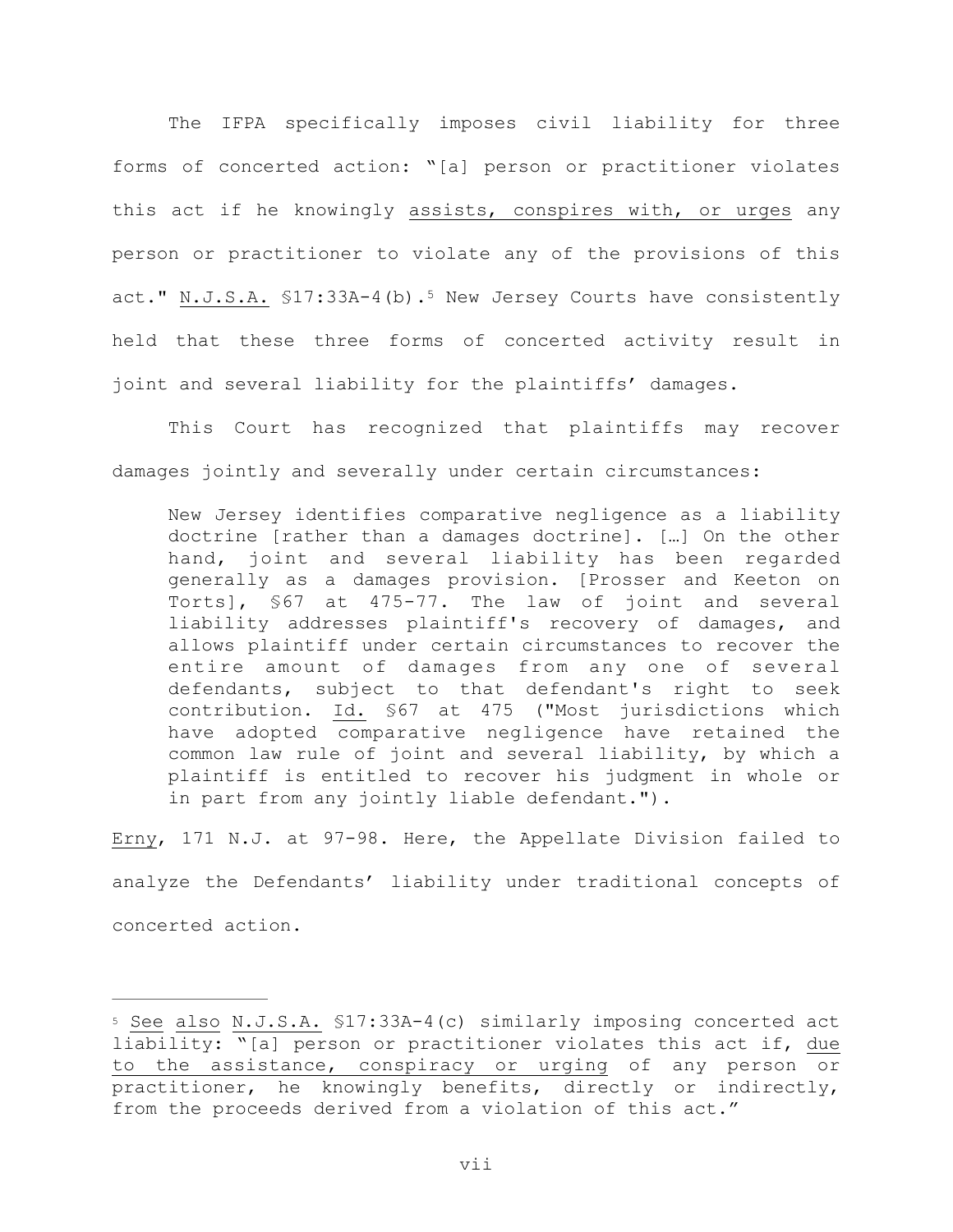"Civil conspirators are jointly liable for the underlying wrong and resulting damages". Banco Popular v. Gandi, 184 N.J. 161, 178 (2005). "[W]here as here the wrongdoers have conspired together to reap a profit out of a fraudulent transaction they are jointly and severally liable." Driscoll v. Burlington-Bristol Bridge Co., 8 N.J. 433, 499-500 (1952).

Courts have relied upon Restatement of Torts 2d, §876 (1979), entitled "Persons Acting in Concert", to impose joint, or concert liability, for damages in different contexts. In Tarr v. Ciasulli, 181 N.J. 70, 84 (2004), a case brought under the Law Against Discrimination, a socially beneficial law like the IFPA, this Court found that Restat. §876(b) imposes concert liability on an individual if he or she "knows that the other's conduct constitutes a breach of duty and gives substantial assistance or encouragement to the other so to conduct himself."

Restatement §876 mirrors IFPA §4(b) and (c)'s three bases of concerted liability – assisting, conspiring or urging:

Concerted action may be either by agreement (conspiracy) or substantial assistance (aiding and abetting). […] These two bases of liability correspond generally to the first two subsections in the Restatement (Second) of Torts, §876.

Podias v. Maires, 394 N.J. Super. 338, 353-54 (App. Div.), cert. den'd, 192 N.J. 482 (2007)(citations omitted). Podias further held that "urging" or "encouraging" another to commit a wrong creates joint liability. Id. at 353-54.

viii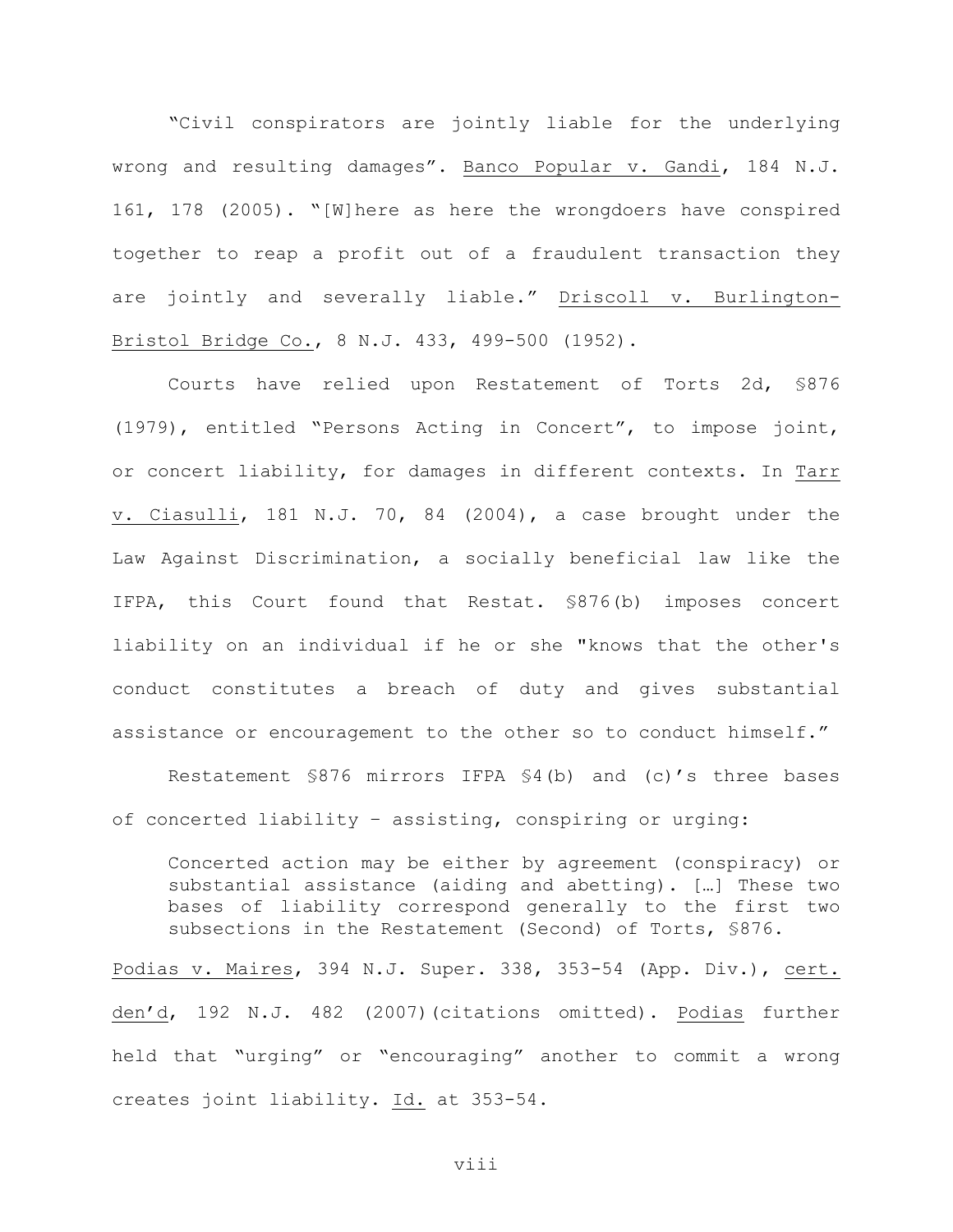The Comments to Restat. Torts 2d, §876 define "concert liability" as being joint and several under each of its parts. See Restat.2d of Torts, §876, Comments on Clauses (a), (b) and (c). See also, National Conference of Commissioners on Uniform State Laws, Preface to "Uniform Apportionment of Tort Responsibility Act (2003)("As a general rule, where defendants have acted in concert, joint and several liability has been retained.").

Courts that found concert liability based on Restat.2d §876 imposed joint and several liability for damages. In Franklin Medical Assoc. v. Newark Pub. Schools, 362 N.J. Super 494, 510 (App. Div. 2003), physicians who bribed the school district's workers compensation coordinator to steer injured employees and to expedite payments to their medical practices (conduct which clearly could fall within the IFPA) "aided and abetted" the coordinator's breach of his fiduciary duty to the district and were "jointly and severally liable" to the district for damages equal to the amount of the bribes paid. The court in Franklin Medical relied upon Continental Management, Inc. v. United States, 527 F.2d 613, 619, n.4 (1975), which held that "the liability of a joint tortfeasor [for commercial bribery] is joint and several"; and Jaclyn, Inc. v. Edison Bros. Stores, Inc., 170 N.J. Super. 334, 368-73 (Law Div. 1979), which held

ix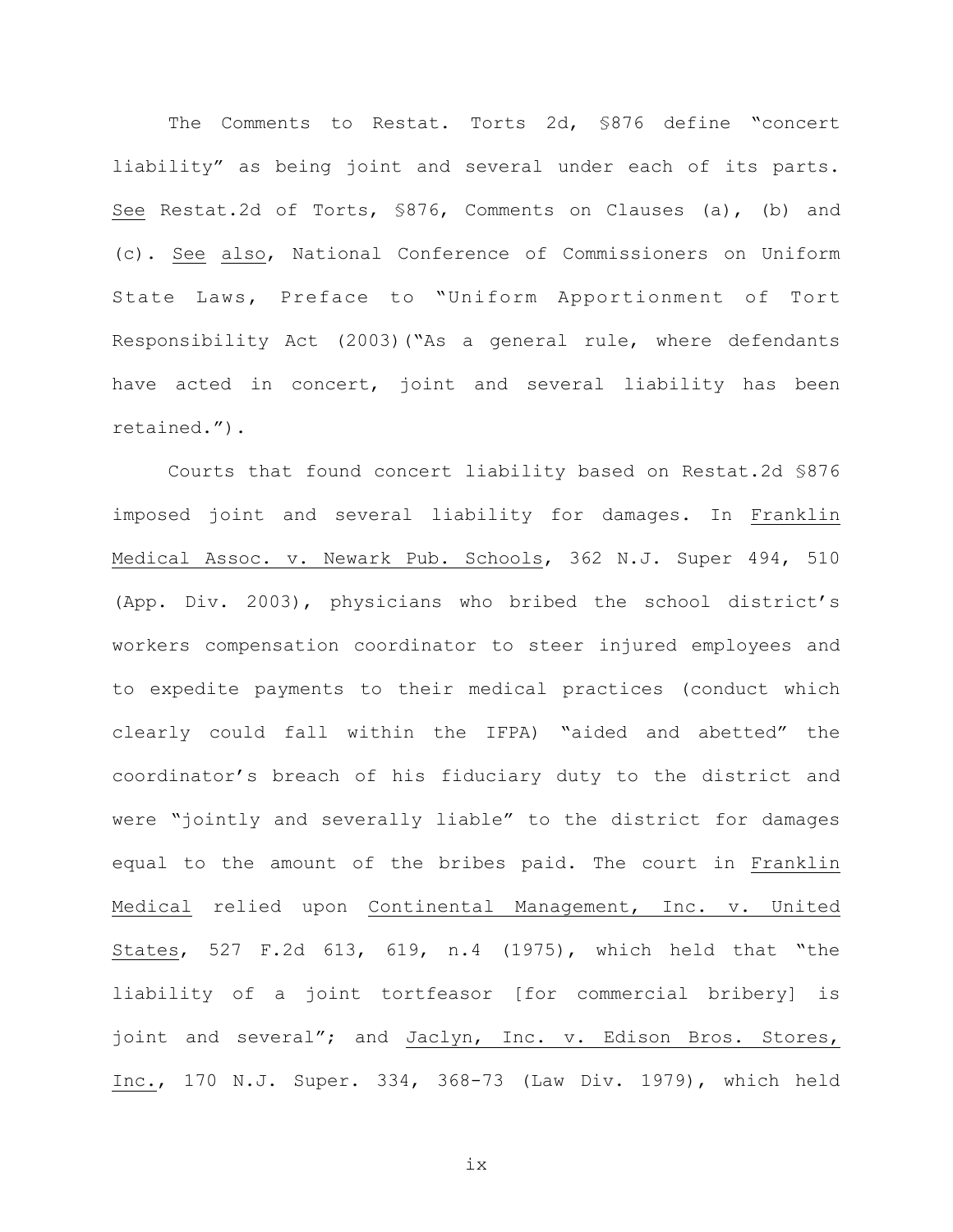that "a third party who knowingly aids and abets the agent of another [by paying a bribe] is [jointly and severally] liable to the principal.["6](#page-15-0)

<span id="page-15-1"></span>Even though they may overlap, intentional acts and concerted acts are different, as this Court recognized in Blazovic v. Andrich, 124 N.J. 90 (1991). In Blazovic, this Court held that it was "well settled that the [CNA] was not limited to negligence actions" and that its "principles have also been applied to conduct characterized as wanton and willful." 124 N.J. at 98-99. While this Court mainly focused on the distinction between negligent and intentional conduct under the CNA, it also addressed the concerted nature of the assailants' acts, stating "[w]e also affirm that court's holding that the intentional tortfeasors, who acted together, and whose wrongful conduct was distinct from that of Plantation, should initially be treated as a single party for apportionment purposes … That procedure will prevent a jury from assigning a disproportionate

x

<span id="page-15-0"></span>[<sup>6</sup>](#page-15-1) Joint and several liability is especially appropriate because concerted activity is an aggravating factor in and of itself. Concerted acts "make possible the attainment of ends more complex than those which one criminal could accomplish", "increases the likelihood that the criminal object will be successfully attained" and "makes possible the attainment of ends more complex than those which one criminal could accomplish." State v. Roldan, 314 N.J. Super. 173, 182-83 (App. Div. 1998)(citations omitted). These concerns are no less compelling in civil matters, especially in the context of insurance fraud which the Legislature has recognized as a serious public policy issue.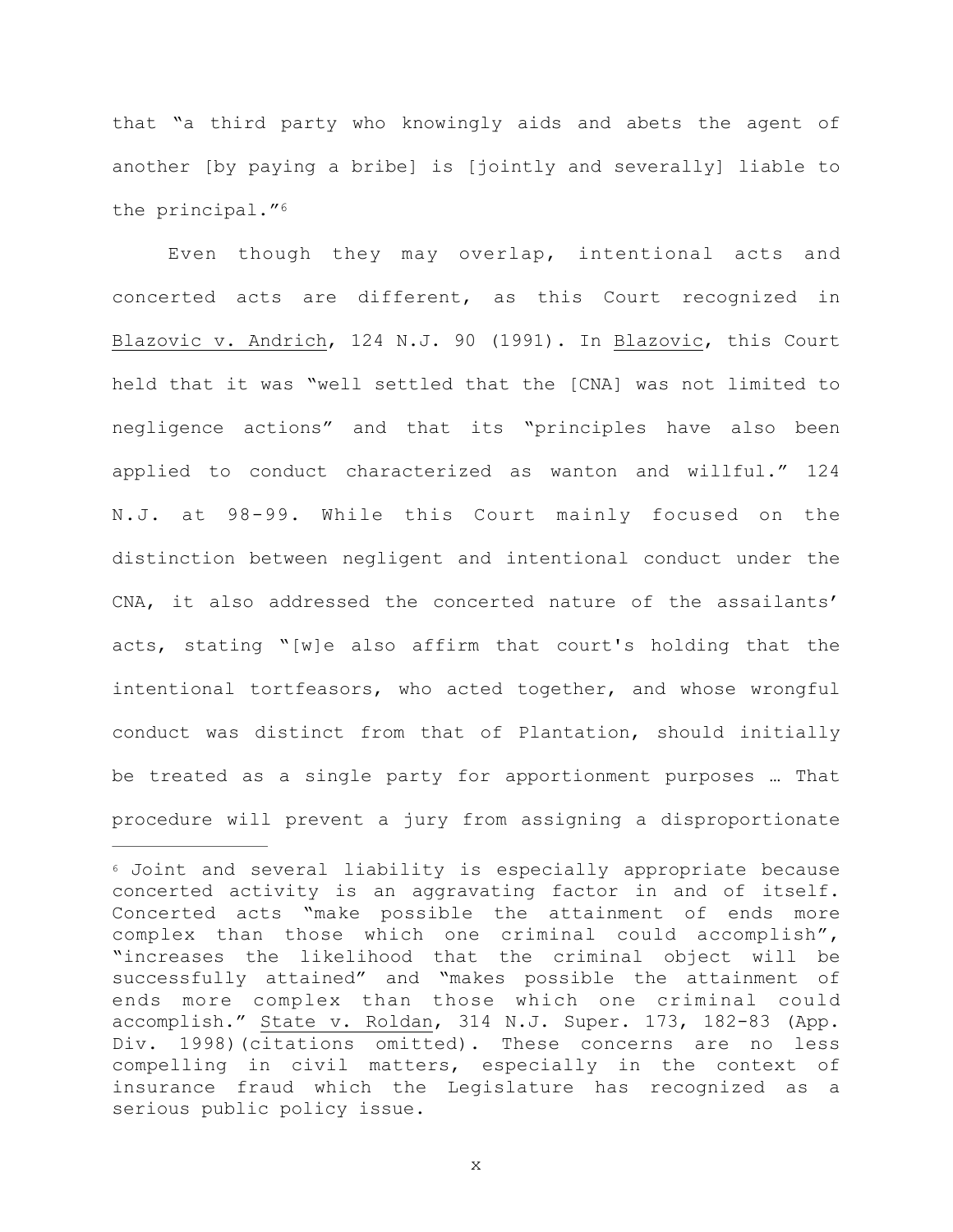percentage of fault to the intentional tortfeasors based solely on their number." Id. at 108-09.

Thus, this Court in Blazovic recognized that concerted action must be treated differently than intentional conduct, primarily motivated by the dissent below that apportioning fault among concerted actors "diluted the victim's recovery by the number of assailants". 124 N.J. at 96. Additional problems arise when determining fault in the context of a unitary injury.

 The Court below overlooked the fact that concerted violations under IFPA §4(b) and (c) will almost always result in indivisible harm to the plaintiff. Just as it may be impossible to determine the specific bodily injuries caused by each of the five assailants in Blazovic, it will be impossible to apportion how each defendant in a concerted IFPA case contributed to the making of false or misleading statements to an insurer, or concealed an event affecting any person's right to payment, all as it relates to apportioning responsibility for damages, consisting of undeserved payment of claims or premium reductions for one specific actor's financial benefit.

By way of example, in this case, each defendant made false statements, resulting in unlawful premium reductions: Fisher and Dunlap misrepresented their ownership of Techdan and Exterior; Junz, Fisher and Dunlap misrepresented that Techdan and Exterior

xi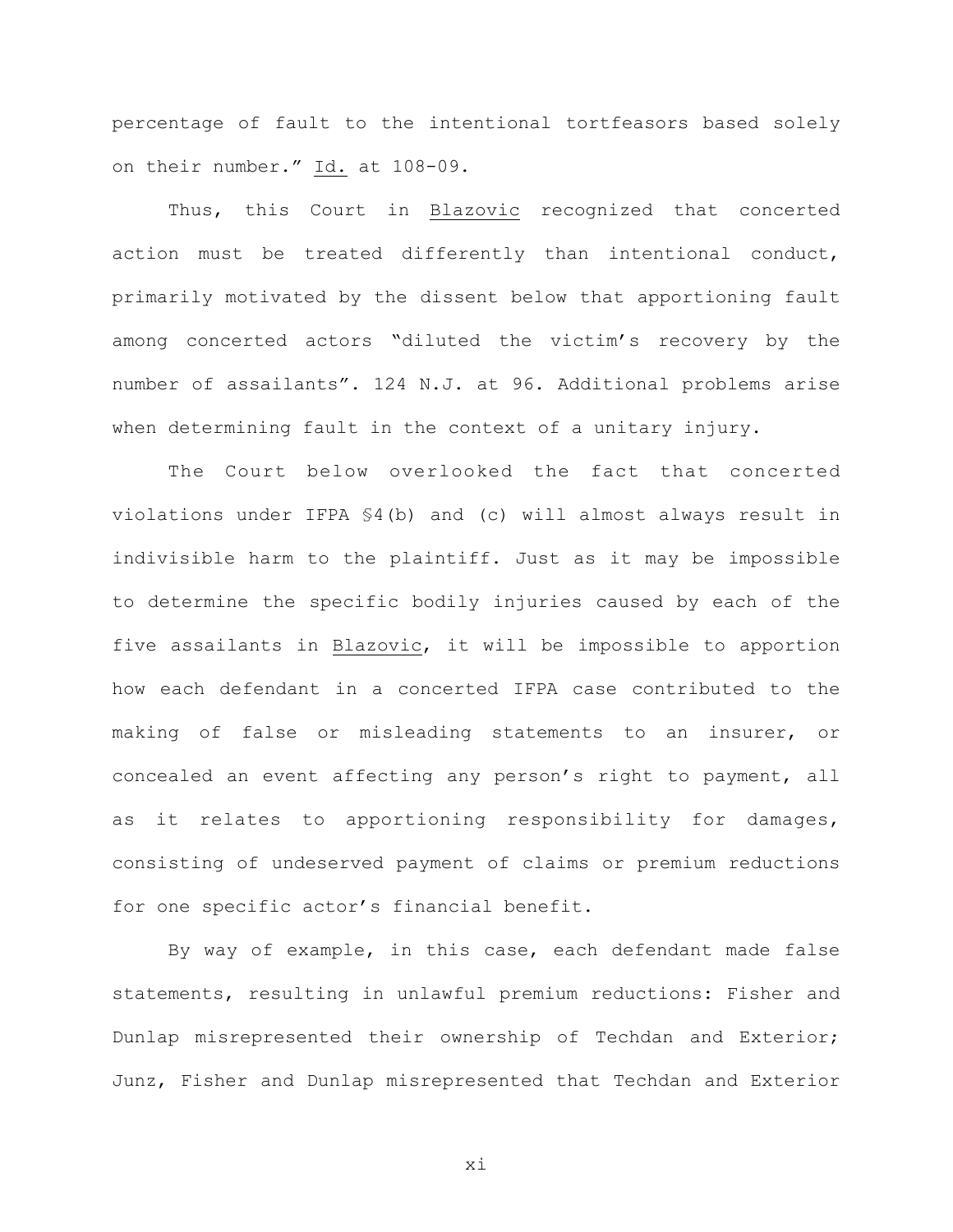had formed a joint venture; and Fisher falsely stated that no cash was transferred between Techdan and Exterior. A012-13. How could a factfinder reasonably decide who should be held more responsible, particularly when factoring in the responsibility of the corporate entities and especially when "the statutory language of the IFPA does not require proof of reliance on a false statement or resultant damages"? Id.; Land, 186 N.J. at 175.

Moreover, in a civil conspiracy, a plaintiff "need not prove that each participant in a [civil] conspiracy knew the 'exact limits of the illegal plan or the identity of all participants.'" Morgan v. Union County, 268 N.J. Super. 337, 365-66 (App. Div. 1993), cert. den'd 135 N.J. 468 (1994); see also Judson v. Peoples Bank & Trust Co., 17 N.J. 67, 82-83 (1954)(civil conspirators "who are not parties to the fraudulent plan when it is concocted but who join in promoting its accomplishment are equally liable for the resulting damage"). Under both criminal and civil conspiracies, "the acts and declarations of a conspirator in furtherance of the conspiracy are binding on all parties to the conspiracy". Morgan, 268 N.J. Super. at 366. How can a conspirator's liability be fairly apportioned when the conspirator need not know the plan's exact limits or the identity of their co-conspirators, or when a late-

xii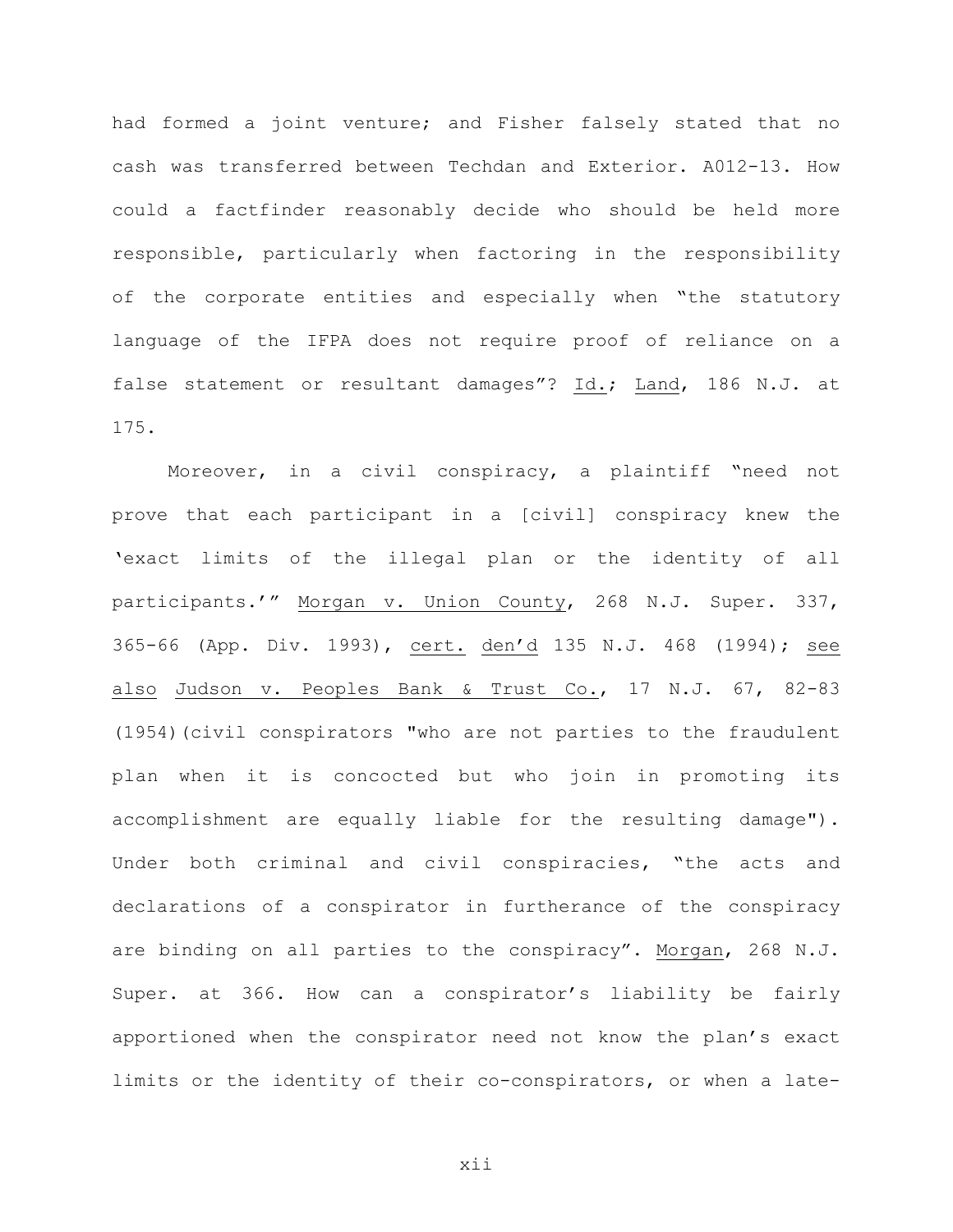joining conspirator is equally liable with pre-existing conspirators for resulting damages? What is the point of apportionment when one conspirator's acts and declarations are binding on all other co-conspirators? The decision below upends almost seventy years of civil conspiracy jurisprudence.

The IFPA's plain meaning tangibly reveals that the Legislature intended joint and several liability for concerted IFPA damages. Uniquely, IFPA §4(c) provides that "a person or practitioner violates this act if, due to the assistance, conspiracy or urging of any person or practitioner, he knowingly benefits, directly or indirectly, from the proceeds derived from a violation of this act." Thus, the Legislature clearly intended to punish those who only knowingly profit, even if they never directly submit a false statement or claim.

For example, a jury will struggle to apportion liability in an IFPA action against a non-licensee clinic owner who conspires with six professional and clerical staff to unlawfully bill for services. To assure that all co-conspirators are liable and express their outrage at the lay owner who knowingly profited, the jury may assign 10% liability to each of the six lower-level conspirators and 40% liability to the absentee owner. Thus, the conspiracy's ostensible leader enjoys a 60% discount, which the Legislature could never have intended. Liability dilution is

xiii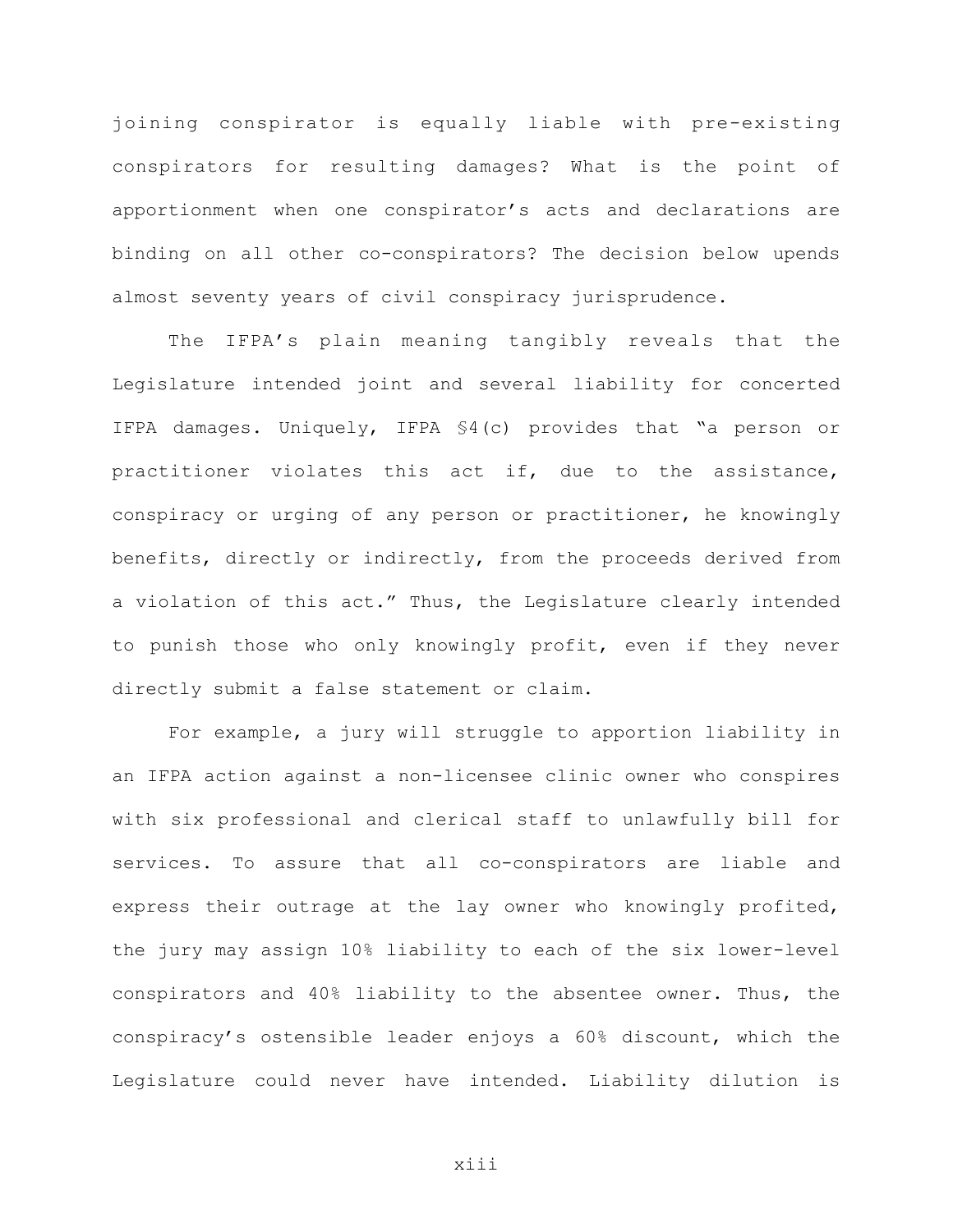exacerbated with each co-conspirator. The legislative goal of reducing insurance premiums is further frustrated when lower level conspirators are judgment proof.

Both the Restatement and the drafters of the Uniform Apportionment of Tort Responsibility Act recognized this problem. Restat. Torts 2d, §875 (1979), provides that "Each of two or more persons whose tortious conduct is a legal cause of a single and indivisible harm to the injured party is subject to liability to the injured party for the entire harm."

Similarly, the drafters noted in the Uniform Act's preface:

It did not take long for the courts to recognize the injustice of a common law rule that required a claimant to prove which defendant caused what damages in cases where due to the nature of the injuries, it was not practicable to do so. As a result of this recognition, multiple tortfeasors were subjected to the rule of joint and several liability, not only in concerted action and common duty cases, but in cases where the conduct of multiple defendants resulted in indivisible harm.

National Conference of Commissioners on Uniform State Laws, Uniform Apportionment of Tort Responsibility Act (2003)[.7](#page-19-0)

Since concerted IFPA liability inevitably results in an indivisible injury, the CNA should not be applied. CNA

<span id="page-19-1"></span>xiv

<span id="page-19-0"></span>[<sup>7</sup>](#page-19-1) See also Reichert v. Vegholm, 366 N.J. Super 209, 221 (App. Div. 2004)("A plaintiff who suffers a unitary harm at the hands of multiple defendants, has been relieved of the burden of proving apportionment because joint liability was "the usual concomitant of concurrent negligence…Such plaintiffs may collect damages from the defendants jointly and severally unless the defendants can apportion the harm.")(citations omitted).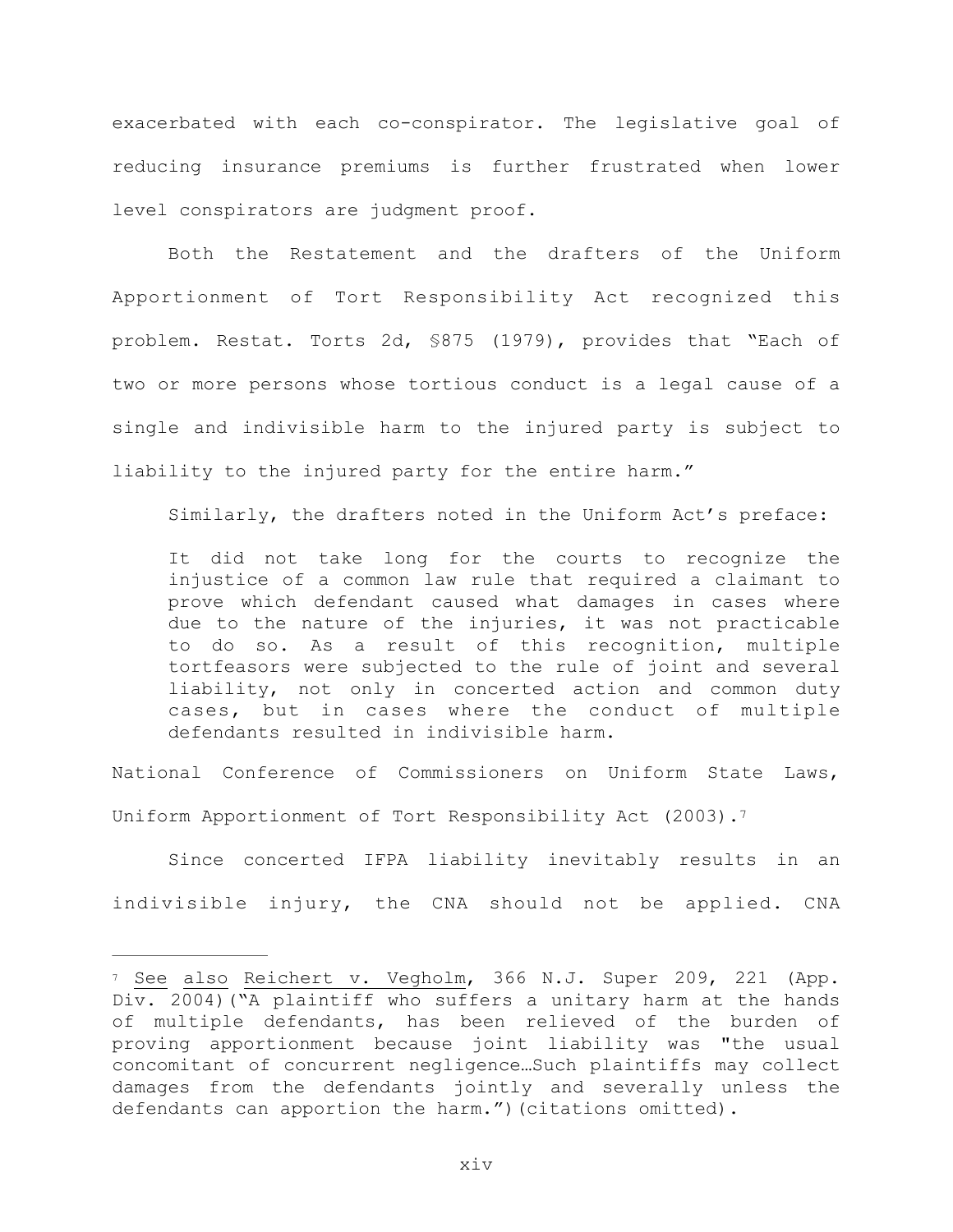apportionment in IFPA lawsuits is contrary to legislative intent, contradicts concerted conduct jurisprudence, and poses practical problems in addition to those previously mentioned.

**POINT II: Applying the CNA to IFPA Damages Places an Unreasonable Burden on Insurance Companies, Will Have a Chilling Effect on IFPA Lawsuits and Poses Practical Problems.** 

The Appellate Division concluded below that:

The court should have: included plaintiffs on the jury verdict sheet; told the jury to calculate the total amount of damages that would be recoverable by the injured parties regardless of any consideration of fault pursuant to N.J.S.A. 2A:15-5.2(a)(1); and then allowed the jury to apportion fault among all of the parties, including plaintiffs, in the form of percentages pursuant to N.J.S.A. 2A:15-5.2(a)(2). Afterwards, the court should have molded the verdict to correspond with each party's properly apportioned fault. N.J.S.A. 2A:15-5.2; see also Ryan, 121 N.J. at 291-93 (explaining how to mold a verdict). A022-23.

Addressing the inherent problem arising from Liberty's lack

of any fault, the court further concluded:

We have long since recognized that fault must be allocated among defendants even when a plaintiff is free from fault, either on the facts or as a matter of law. Lee's Hawaiian Islanders, Inc. v. Safety First Prods., Inc., 195 N.J. Super. 493, 505 (App. Div. 1984). When a plaintiff is included on the verdict sheet, the jury may still apportion zero fault to them based upon the circumstances of the case. A023.

The Appellate Division erred by concluding that Lee's Hawaiian created a *per se* rule that "fault must be allocated among defendants even when a plaintiff is free from fault, either on the facts, or as a matter of law." In Lee's Hawaiian,

xv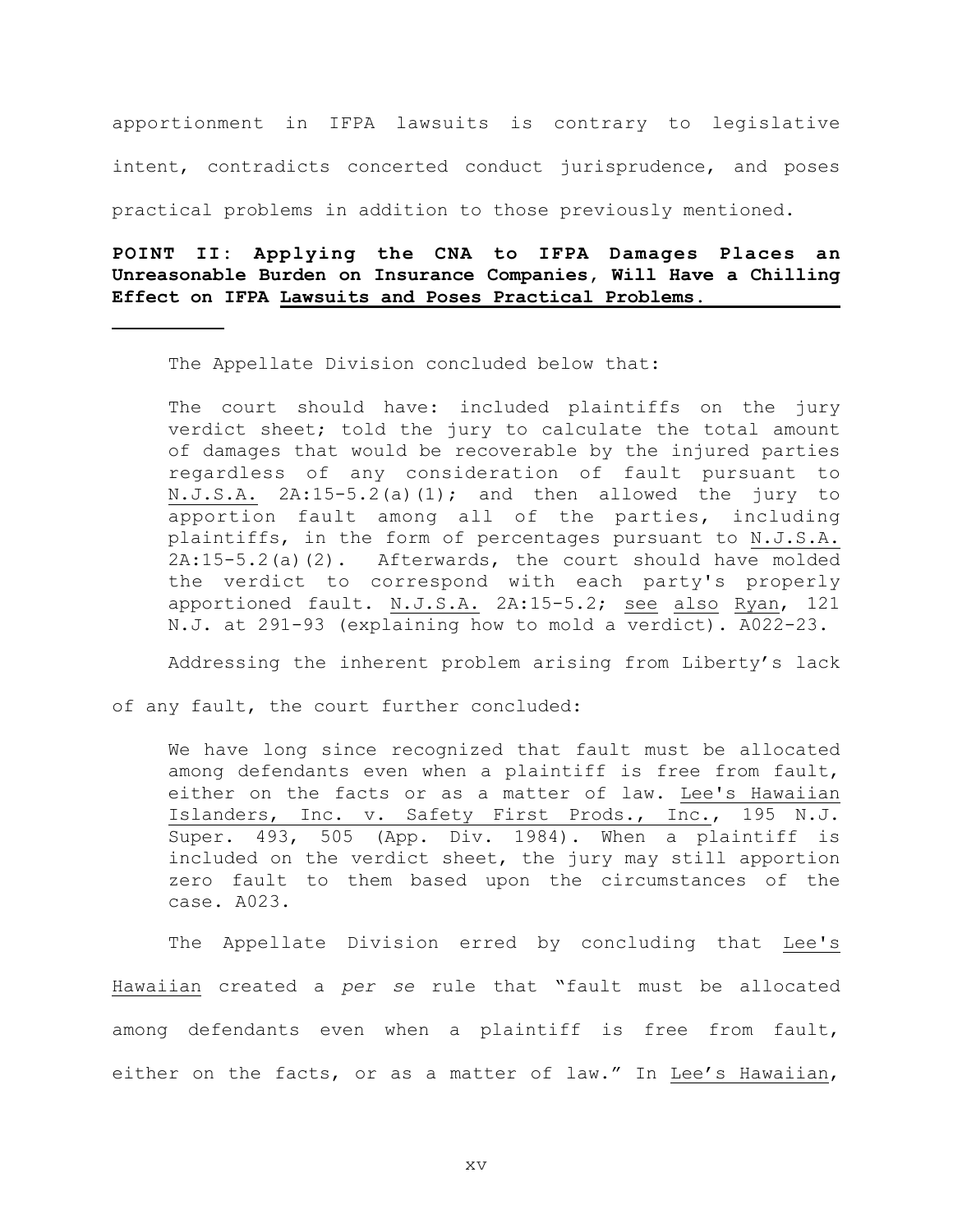the plaintiff restaurant, which was without fault, suffered damage caused by defects in two separate products: a deep fryer which caused a grease fire and a fire protection system that failed to contain that fire. 195 N.J. Super. at 497. Lee's Hawaiian merely held that:

[I]rrespective of plaintiff's negligence, a joint tortfeasor's right of contribution, whether asserted by cross-claim or third-party complaint, is to be determined by a percentage allocation pursuant to the [CNA] rather than by pro rata contribution pursuant to the Joint Tortfeasors Contribution Law.

Id. at 506. There is no suggestion in Lee's Hawaiian that it established a broad rule that the CNA must be applied even when a plaintiff is "free from fault as a matter of law".

 The Appellate Division overlooked several practical problems caused by its decision. The IFPA authorizes two separate causes of action to enforce the statutory scheme: a State action brought by the Commissioner of the Department of Banking and Insurance, N.J.S.A. §17:33A-5; and a private civil action brought by insurers "damaged as the result of" any IFPA violation. N.J.S.A. §17:33A-7.

 If fault is to be allocated to the plaintiff in IFPA actions, would the Commissioner, simultaneously pursuing civil penalties, be required to share in such apportionment? Would a jury be asked to apportion responsibility to plaintiffs in a case like Allstate v. Lajara, 222 N.J. 129 (2015), which was

xvi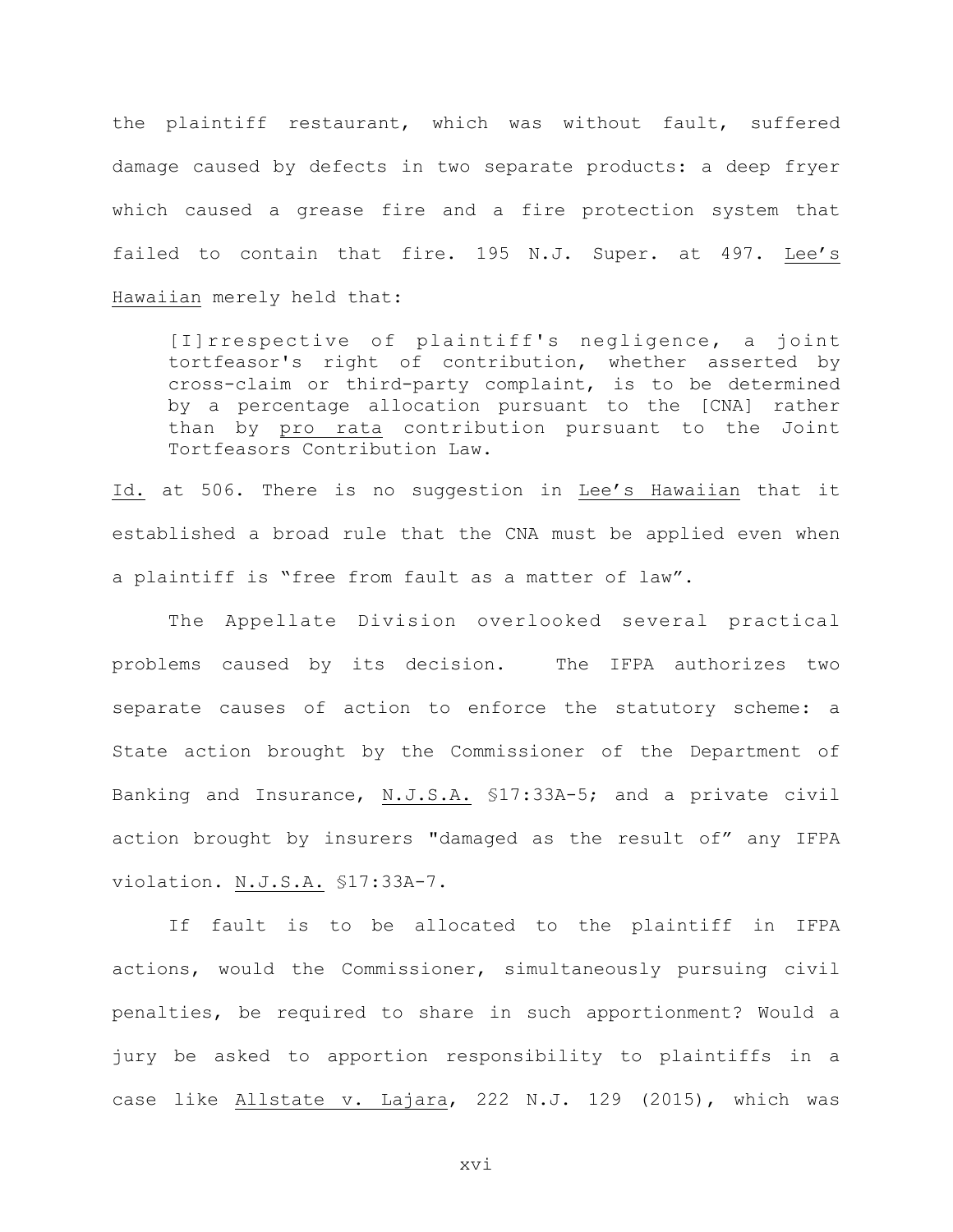jointly pursued by six Allstate/Encompass insurance companies and the Commissioner? If so, how? Would the verdict sheet separately list the Commissioner and insurance company plaintiffs? If not, and seen as one party, how would they be identified? Since insurance companies and the Commissioner are joint victims, why should a jury even consider their responsibility? What happens if a jury apportions 51% or more responsibility to the plaintiff, completely barring recovery[?8](#page-22-0) All of these scenarios contradict the Legislature's intent as it could never have intended for the CNA to reduce damages or bar an insurance company or the Commissioner from pursuing an IFPA lawsuit.

<span id="page-22-1"></span>The decision below makes it easier for an IFPA defendant to reduce responsibility than a negligence defendant ever could. The Appellate Division below made it clear (A022-23) that an IFPA defendant is not required to allege or prove that a plaintiff insurance company is responsible, whereas a negligence defendant must prove plaintiff's negligence and proximate cause, before a jury considers apportioning responsibility to a plaintiff. See Model Jury Charges (Civil), 7.32. All of the above are important questions/problems left unanswered and not

<span id="page-22-0"></span>[<sup>8</sup>](#page-22-1) See Model Jury Charges (Civil), 7.31, "[i]n order for the plaintiff to recover against any defendant, plaintiff's percentage of fault must be 50% or less."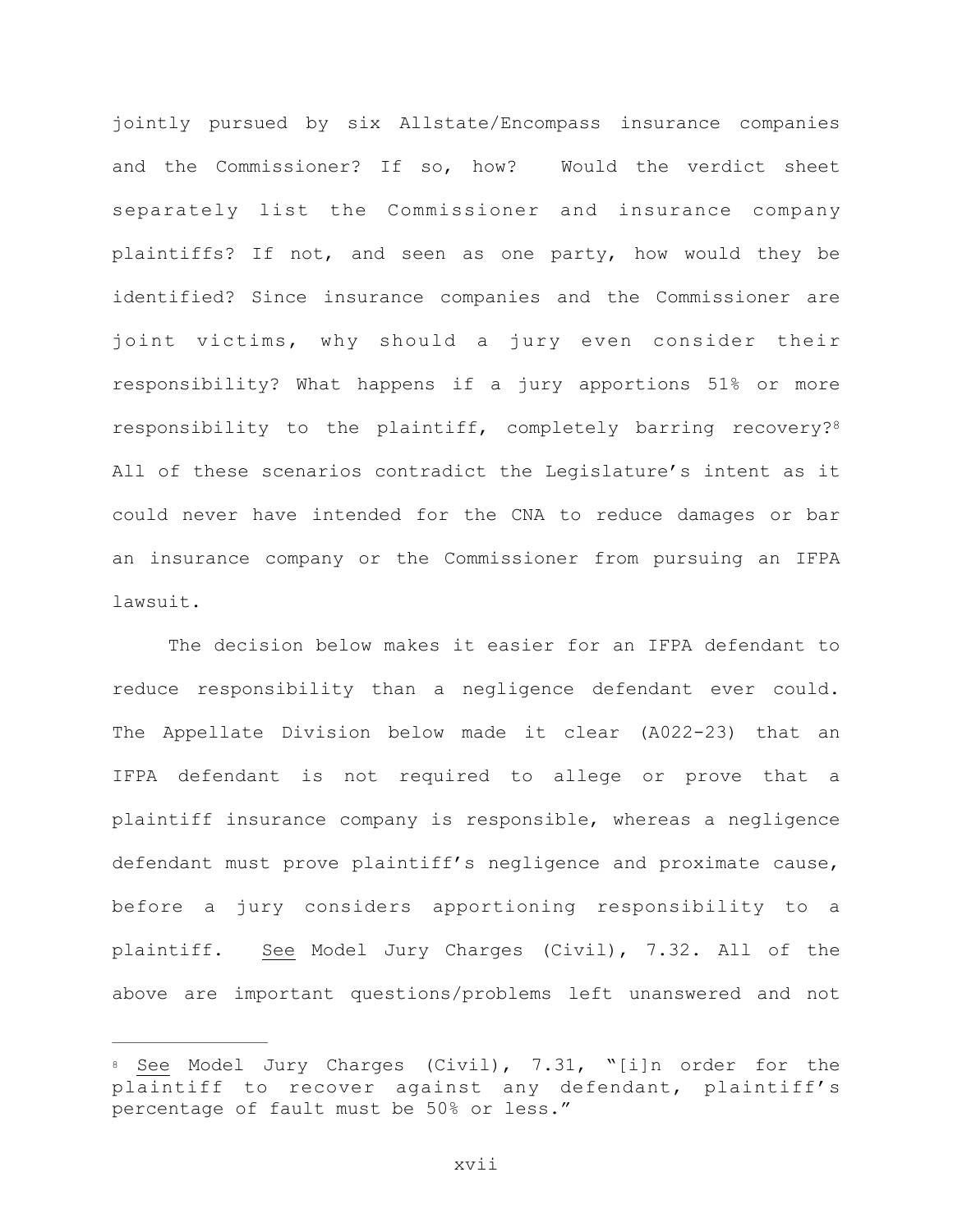considered by the Appellate Division's deeply flawed decision, clearly mitigating against CNA apportionment in IFPA cases.

To the extent that it calls for a jury to evaluate an IFPA plaintiff's fault, the decision below is contrary to this Court's previous statement that "[o]ne who engages in fraud [. . .] may not urge that one's victim should have been more circumspect or astute." Jewish Ctr. of Sussex v. Whale, 86 N.J. 619, 626 n.1 (1981). It is also contrary to the court's finding in Varano, Damian & Finkel, L.L.C. v. Allstate Ins. Co., 366 N.J. Super. 1 (App. Div. 2004) that equitable doctrines, such as in that case estoppel, "cannot be interposed to protect an active wrongdoer." Simply put, there is nothing in the IFPA's plain language or legislative intent, that warrants apportioning responsibility to an insurance carrier or the Commissioner.

CNA apportionment protects the active wrongdoer and unfairly shifts the risk to the innocent victim. A jury assigning a percentage of liability to all defendants limits the possibility of obtaining full recovery only to a single defendant found 60% or more responsible. Under the CNA, a jury can never apportion 60% (or more) responsibility to more than one defendant regardless of how many wrongdoers are found liable, meaning that only one defendant is at risk for the full

xviii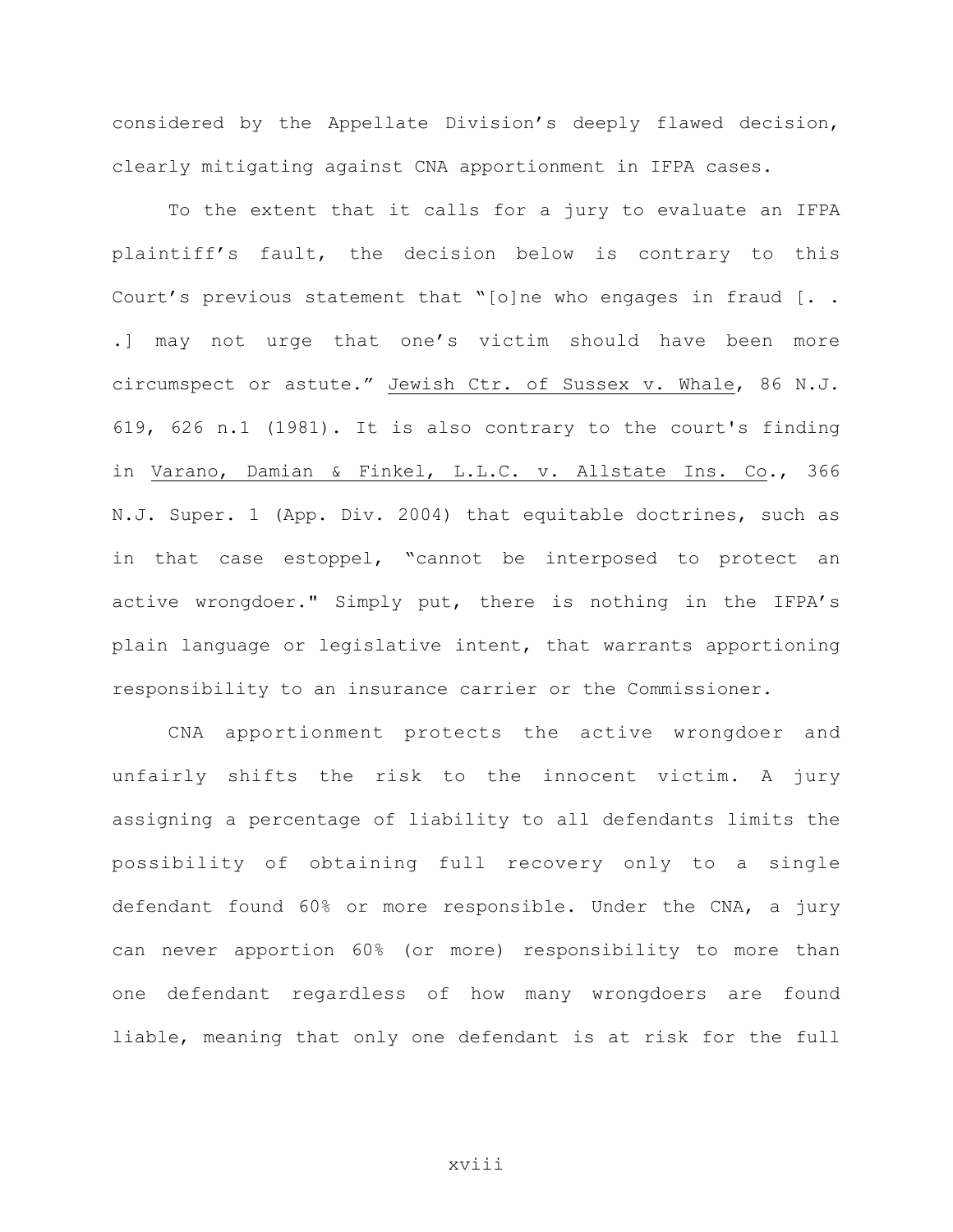<span id="page-24-1"></span>amount of damages.[9](#page-24-0) By contrast joint and several liability allows the plaintiff to collect the full amount of damages awarded from all liable defendants in any combination, thereby placing the risk of insolvency on the defendants. See Schettino v. Roizman Development Inc., 158 N.J. 476, 484 (1999)(explaining that "'[j]oint and several liability was designed to obviate a plaintiff's burden of proving which share of the injury each of several defendants was responsible for; the burden of proof is removed from the innocent plaintiff and placed upon the wrongdoers to determine among themselves.'")(quoting Lee & Lindahl, Modern Tort Law: Liability & Litigation §19.02 at 652 (Rev. ed. 1994). See also, Restat. Torts 3d, Apportionment of Liability, §10 (2000)("The rationale for employing joint and several liability and thereby imposing the risk of insolvency on defendants - that as between innocent plaintiffs and culpable defendants the latter should bear this risk - does not coexist comfortably with comparative responsibility.").

xix

<span id="page-24-0"></span>[<sup>9</sup>](#page-24-1) The dilution issue is exacerbated in cases involving far more defendants than this case, as for example Allstate v. Lajara, supra, Allstate v. Schick, 328 N.J. Super. 611 (Law Div. 1999) and Allstate v. Northfield, 228 N.J. 596 (2017). If CNA apportionment occurs in concerted action cases, each defendant will inevitably be responsible for a smaller and smaller amount of damages as the number of defendants increases. This will force IFPA victims to spend substantially more money to collect a smaller amount of money in post-judgment collection efforts, all contrary to the Legislature's intent.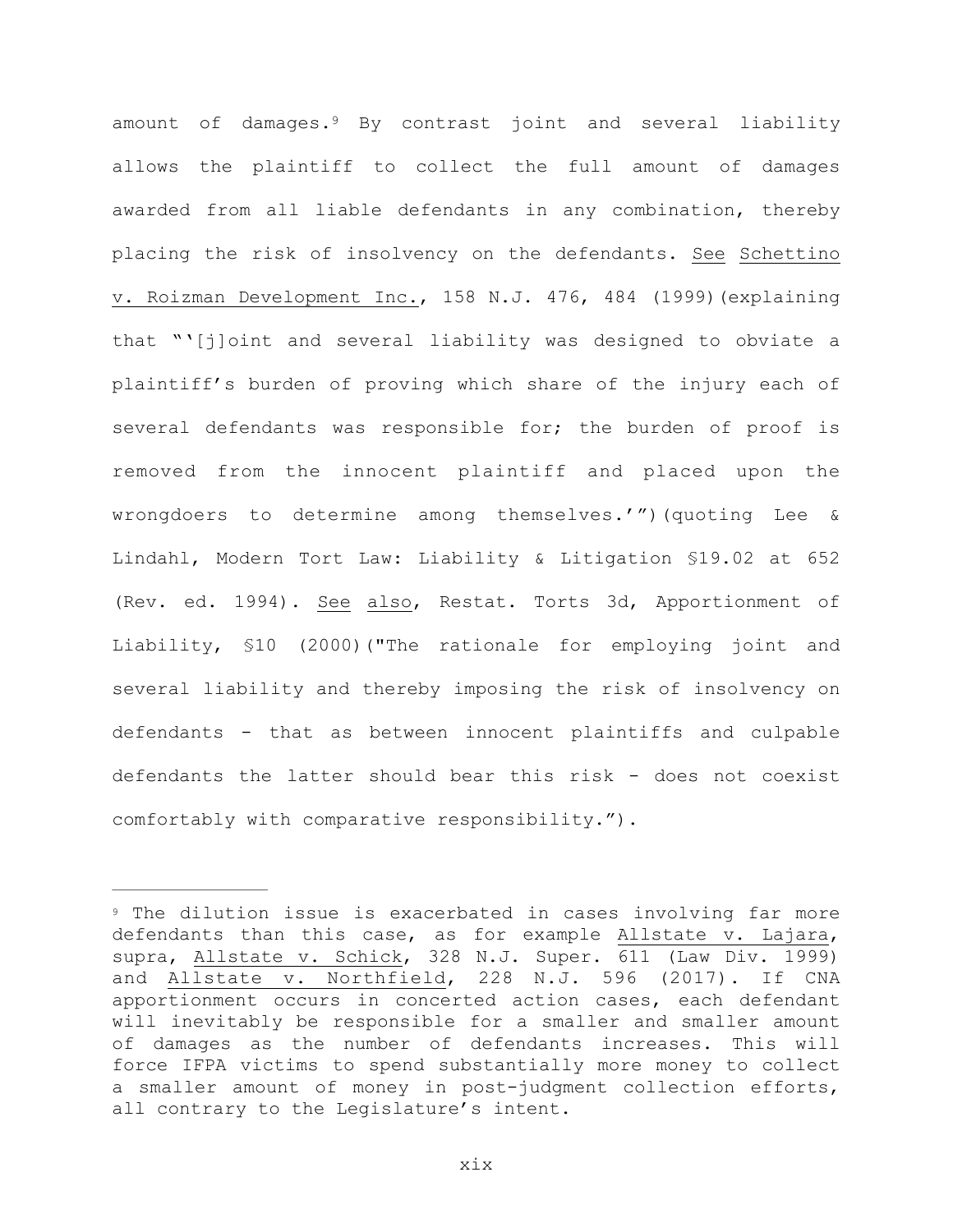Joint and several liability also makes sense when considering the IFPA's remedies. The IFPA authorizes an insurance company to pursue compensatory and treble damages against a violator. N.J.S.A. §17:33A-7(a), (b). Unique to the IFPA, "compensatory damages" include not only actual damages, but also "reasonable investigation expenses, costs of suit and attorneys' fees"; and those compensatory damages, including attorneys' fees and costs, are trebled "if the court determines that the defendant has engaged in a pattern of violating" the Act. Id.; Lajara, 222 N.J. at 148 ("[n]otably, attorneys' fees, investigatory costs, and costs of suit are, by definition, compensatory damages under the IFPA, and therefore a successful lawsuit initiated by an insurance company will necessarily involve an award of damages.")[.10](#page-25-0) 

<span id="page-25-1"></span>Therefore, in any IFPA case where a jury finds at least one defendant liable, the jury will decide compensatory damages, such as, for example, reimbursement; and the trial judge will decide compensatory damages of attorney's fees and costs. As

xx

<span id="page-25-0"></span>[<sup>10</sup>](#page-25-1) See also State v. Goodwin, 224 N.J. 102, 114 (2016)(when "the carrier's investigation reveals the fraud before money passed hands ... investigations spurred by false statements necessarily result in the expenditure of a carrier's resources that eventually lead to increased insurance costs...") and Liberty Mut. Ins. Co. v. Land, 2009 N.J. Super. Unpub. LEXIS 955, \*13 (A044)("trebling of counsel fees may serve an important deterrent effect, especially in cases where the fraud may be blatant but the insurer's out-of-pocket non legal expenses are small.").